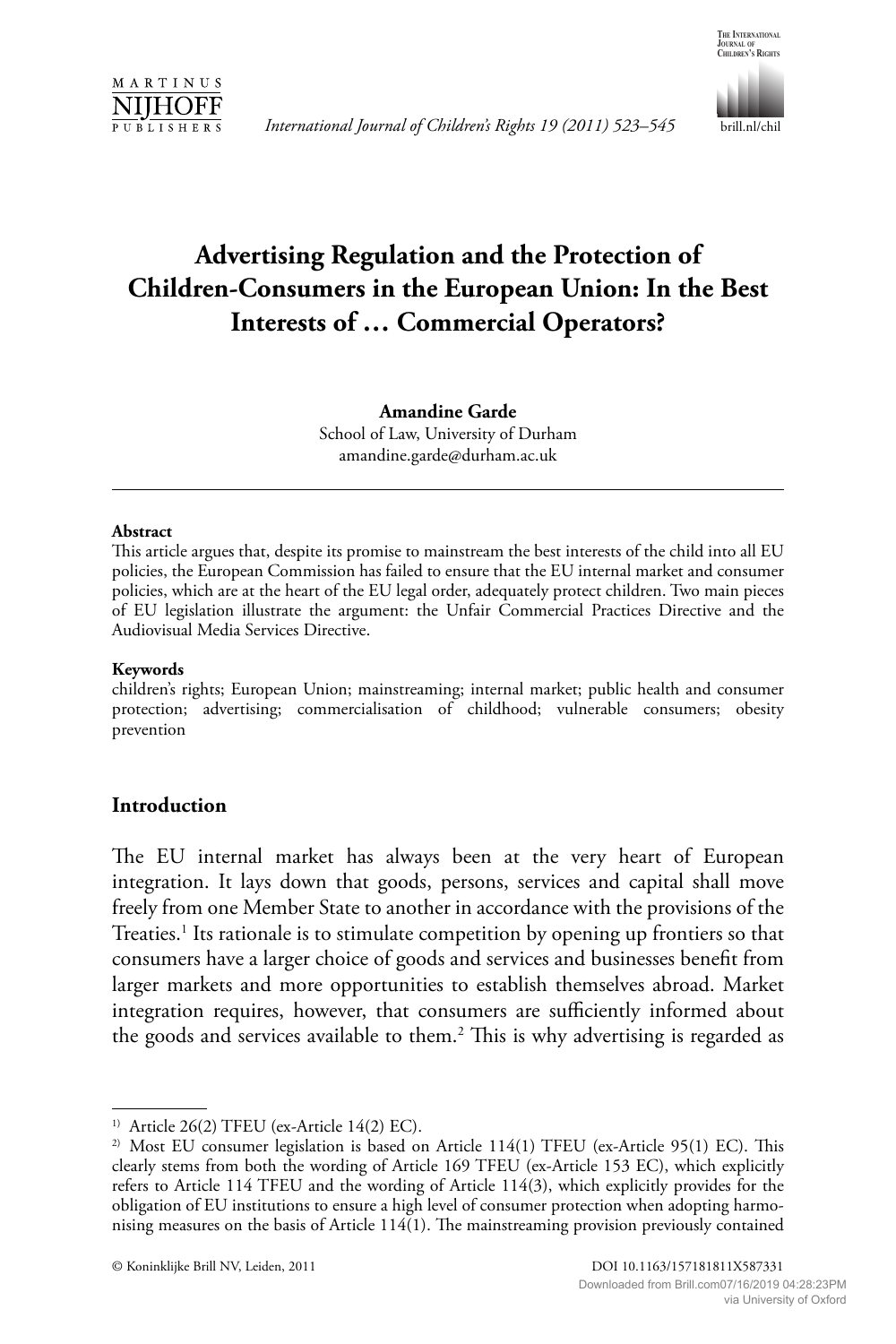playing a central role in the establishment and functioning of the internal market. Not only does the freedom to advertise allow commercial operators to promote their goods and services in all 27 EU Member States and thus ensure that consumer habits do not crystallise along national lines, but it also fits in with the model of consumer protection promoted by EU political institutions, which relies on the explicit assumption that consumers must be informed in order to be sufficiently confident to engage in cross-border transactions and take full advantage of the opportunities a wider market offers. $^3$  As a result, the Court of Justice of the European Union (Court of Justice) protects the right of individuals and companies to promote their goods and services,<sup>4</sup> which derives not only from their right to engage in economic activities and the general commitment, in the EU context, to a market economy based upon free competition, but also from their inherent entitlement freely to express and receive views on any topic, including the merits of the goods or services that they market.<sup>5</sup>

in Article 153(2) EC has become a provision of general application enshrined in Article 13 TFEU: 'consumer protection requirements shall be taken into account in defining and implementing other Union policies and activities'.

<sup>&</sup>lt;sup>3)</sup> 'Empowered and informed consumers can more easily make changes in lifestyle and consumption patterns contributing to the improvement of their health, more sustainable lifestyles and a low carbon economy' (European Commission, 2007a, 11). Note, however, that the information paradigm thus promoted may only be effective if the information is of sufficient quality to guide consumer choices and effectively allows them to 'protect' themselves (Weatherill, 2005, 9).

 <sup>4)</sup> Article 10(1) of the European Convention on Human Rights and Fundamental Freedoms (ECHR) provides that 'everyone has the right to freedom of expression. This right shall include freedom to hold opinions and to receive and impart information and ideas without interference by public authority and regardless of frontiers'. The case law of the European Court of Human Rights has indicated that all forms of expression are protected under this provision, including commercial expression which consists in the provision of information, expression of ideas or communication of images as part of the promotion of a commercial activity and the concomitant right to receive such communications. See, in particular, *Markt Intern v Germany* Series A no 165 (1990) 12 EHRR 161, paras 25 and 26; *Groppera v Switzerland* Series A no 173 (1990) 12 EHRR 321, para 55; and *Casado Coca v Spain* Series A no 285 (1994) 18 EHRR 1, paras 35 and 36; *Krone Verlag GmbH & Co. KG v Austria* Series A no 9605/03 (14.11.08), para 31. The Court of Justice has upheld the principle of freedom of expression as a general principle of EU law, the observance of which it ensures. To do so, it draws upon the constitutional traditions common to the Member States and from the guidelines supplied by international treaties for the protection of human rights on which the Member States have collaborated or to which they are signatories. The ECHR has special significance in that respect: see, *inter alia*, Case C-260/89 *ERT* [1991] ECR I-2925, para 41; Case C-274/99 P *Connolly v Commission* [2001] ECR I-1611, para 37; Case C-94/00 *Roquette Frères* [2002] ECR I-9011, para 25; Case C-112/00 *Schmidberger* [2003] ECR I-5659, para 71; Case C-71/02 *Karner* [2004] ECR I-3025, para 48; and Case C-380/03 *Germany v Parliament and Council (Tobacco Advertising II)* [2006] ECR I-11573, para 154. See also Article 11(1) of the EU Charter of Fundamental Rights, which states that 'everyone has the right to freedom of expression. This right shall include freedom to hold opinions and to receive and impart information and ideas without interference by public authority and regardless of frontiers'.

 <sup>5)</sup> Opinion of Advocate General Fennelly in Case C-380/03 *Germany v Parliament and Council (Tobacco Advertising II)* [2006] ECR I-11573, para 154.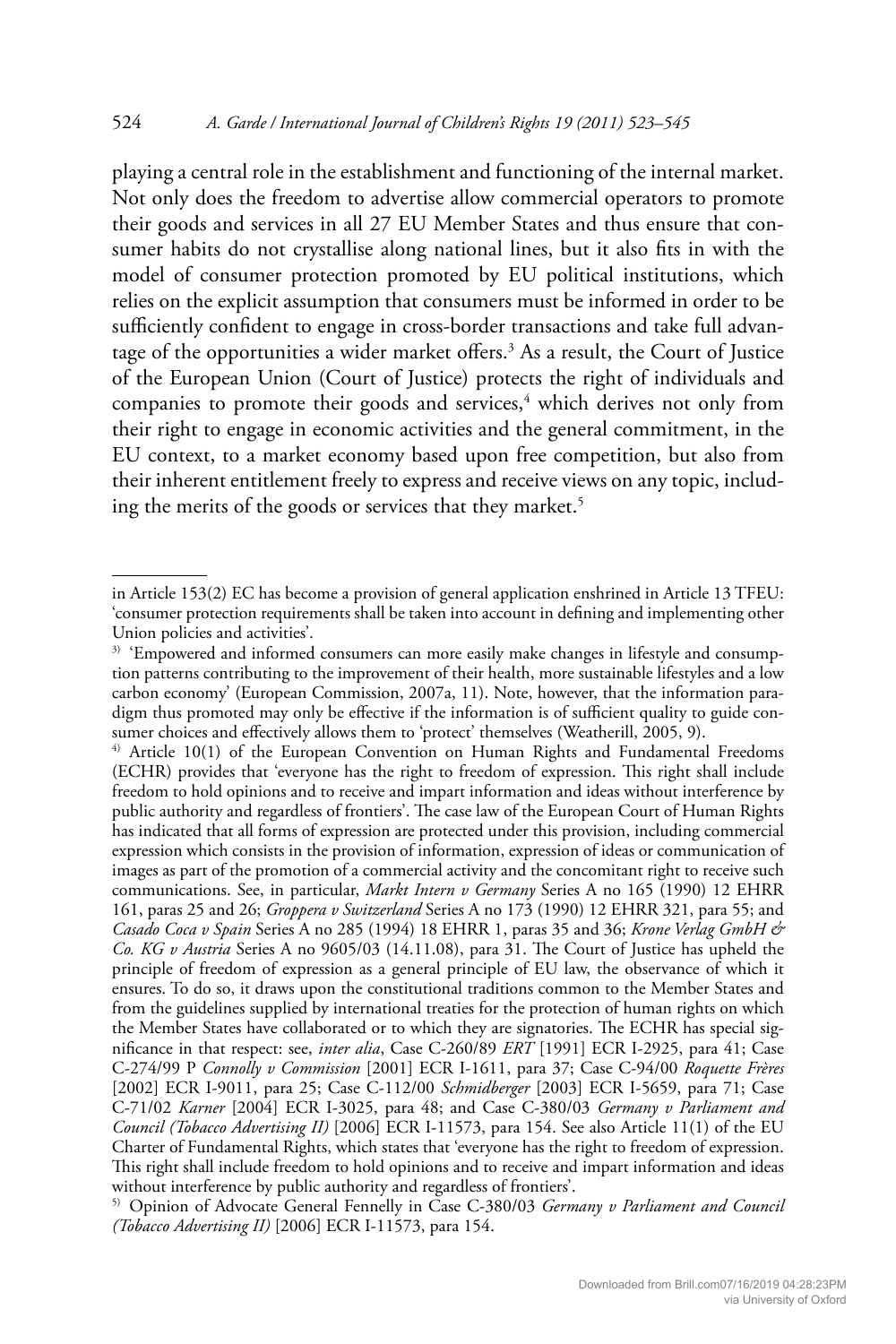Nevertheless, if economic integration increases opportunities for consumers and businesses alike, it may also give rise to difficulties when the fundamental principle of free movement conflicts with other fundamental interests such as public health, consumer or child protection. In particular, the freedom of business operators to promote their goods and services may facilitate the marketing of goods and services whose consumption should be either avoided altogether or strictly limited (including tobacco, alcoholic beverages, unhealthy food, as well as gambling services). The concerns are particularly acute for children who are more credulous and inexperienced than adults and therefore less able to distinguish the commercial intent of advertising. The impact of advertising on children's consumption choices, health and well-being is an integral part of the broader debates on the commercialisation of childhood (see, for example, Linn, 2005), particularly in the EU context where goods and services are subjected to the principle of free movement, thus calling on a transnational response to the concerns advertising raises for child welfare.

 Free movement has never been unlimited, and it is universally accepted that the proper functioning of the internal market requires that certain non-commercial interests should be sufficiently protected. In particular, public health, consumer and child protection may all be invoked to limit the free movement of goods and services, and more specifically the right of commercial operators to promote their goods and services. The question therefore arises as to how potentially conflicting interests – the free movement of goods and services, including the fundamental freedom of commercial operators to promote their goods and services, on the one hand, and public health, consumer or child protection, on the other – should be balanced against each other. This contribution focuses more specifically on the extent to which EU institutions have taken the principle of the best interests of the child as a primary consideration in the development of the core area of internal market policy, as mandated by the Commission Communication of 4 July 2006 (European Commission, 2006), by Article 24 of the EU Charter and, following the entry into force of the Lisbon Treaty, by Article 3 TEU. It argues that the Commission Communication has yet to play a role in shaping EU internal market and consumer law. Indeed, discussion of such issues has barely featured at all in discussions relating to the development of the EU's broader Children's Rights Strategy. It starts by acknowledging that the EU has recognised that children constitute a group of particularly vulnerable consumers and has adopted legislation intended to protect them from unfair commercial practices. Nevertheless, the threshold it has laid down to assess the fairness of commercial practices is insufficient and, as such, incapable of protecting children adequately from the negative impact advertising has on them (I). The same observation may be made when considering the debates which have surrounded the adoption of another key piece of EU legislation, the Audiovisual Media Services Directive (II).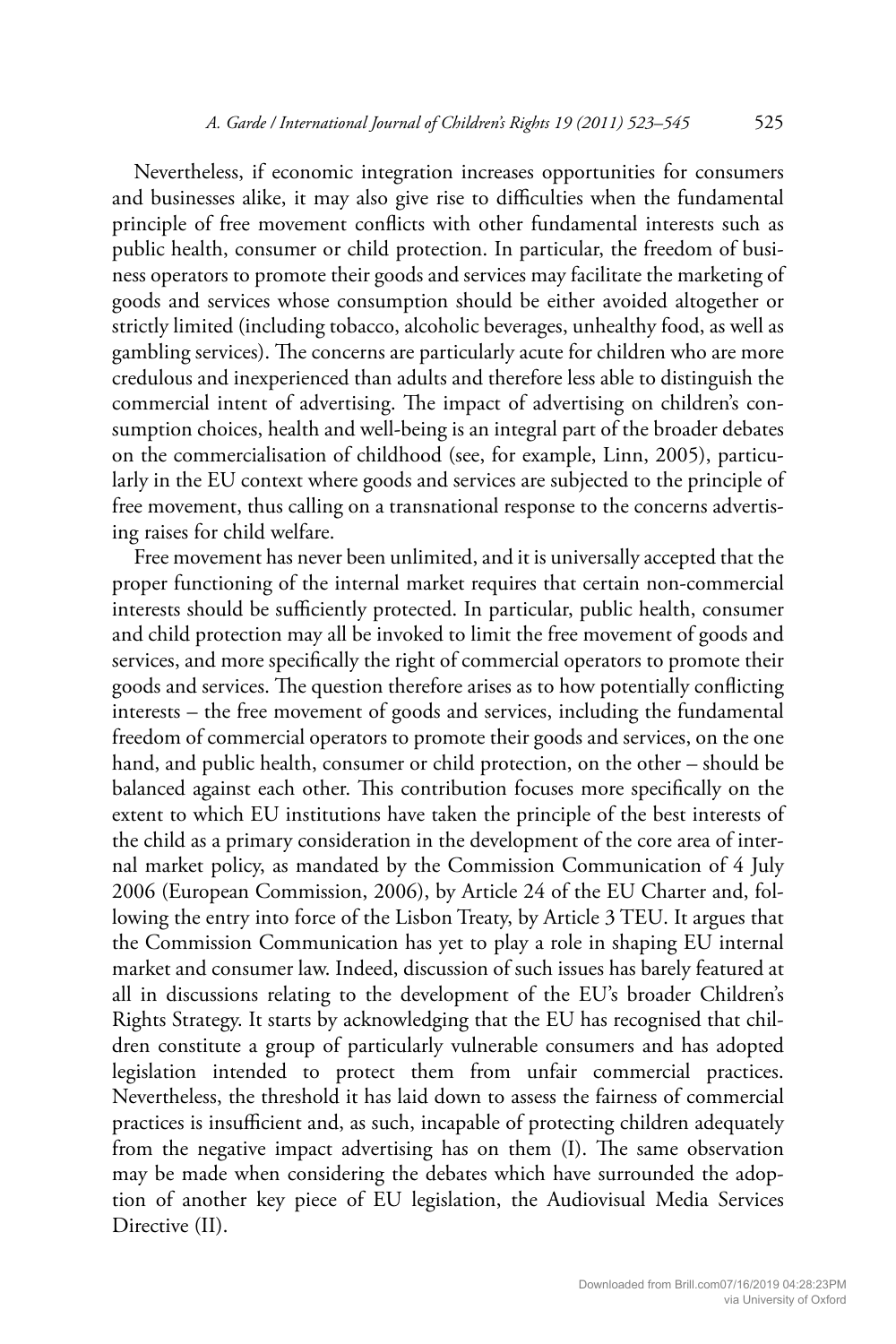# **I. The Explicit Recognition that Children are Vulnerable Consumers: the Unfair Commercial Practices Directive**

Children, who make up more than a fifth of the EU population, represent three markets:

- the primary market, as they have more and more buying power with their own money to spend;<sup>6</sup>
- the parental market, as they play a major role in influencing what their parents buy; $^7$  and
- the future market, as it is likely that they stick to the consumption habits which they have acquired as children when they grow older.<sup>8</sup>

 It should therefore not come as a surprise that advertisers have developed marketing techniques specifically designed to seduce young audiences. The growing number and range of commercial messages relied upon extend far beyond traditional media advertising and involve activities such as online marketing, sponsorship and peer-to-peer marketing (Buckingham, 2009). The development of integrated marketing strategies, relying on a broad range of media, therefore increases the exposure of children to advertising. Moreover, commercial messages have become all the more effective as they rely on the use of marketing techniques such as cartoon characters, licensed characters, equity brands and celebrities, to which young audiences are particularly vulnerable (see in particular McGinnis *et al.*, 2006; Harris *et al.*, 2009). Their impact is even more powerful since companies tend to use 'integrated marketing communications', in which promotional activities range across different media platforms and which often blur the distinction between promotional and other content (Buckingham, 2009). These techniques contribute to reinforcing the power of advertising. To reduce the potentially injurious impact of advertising on children, it is therefore necessary to tackle both components, namely the exposure of children to advertising and the power of advertising on children.

 Directive 2005/29 on unfair business-to-consumer commercial practices, one of the cornerstones of EU consumer policy, explicitly recognises that children

 $6$  Recent estimates suggest that children in the UK receive an average of £10 per week in pocket money and  $£16$  in ad hoc handouts (Buckingham, 2009).

 $7)$  In the UK alone, overall spending on children (including childcare and education) amounts to around  $£100$  billion per year (Buckingham, 2009).

<sup>&</sup>lt;sup>8)</sup> In relation to food choices, for example, evidence emphasises the need to focus obesity prevention policies on children in light of the fact that an obese child is more likely to become an obese adult if he/she does not change his/her eating habit. Indeed, overweight children enter adulthood with a raised risk of adult obesity of up to seventeen-fold (Hauner, 2004, 219).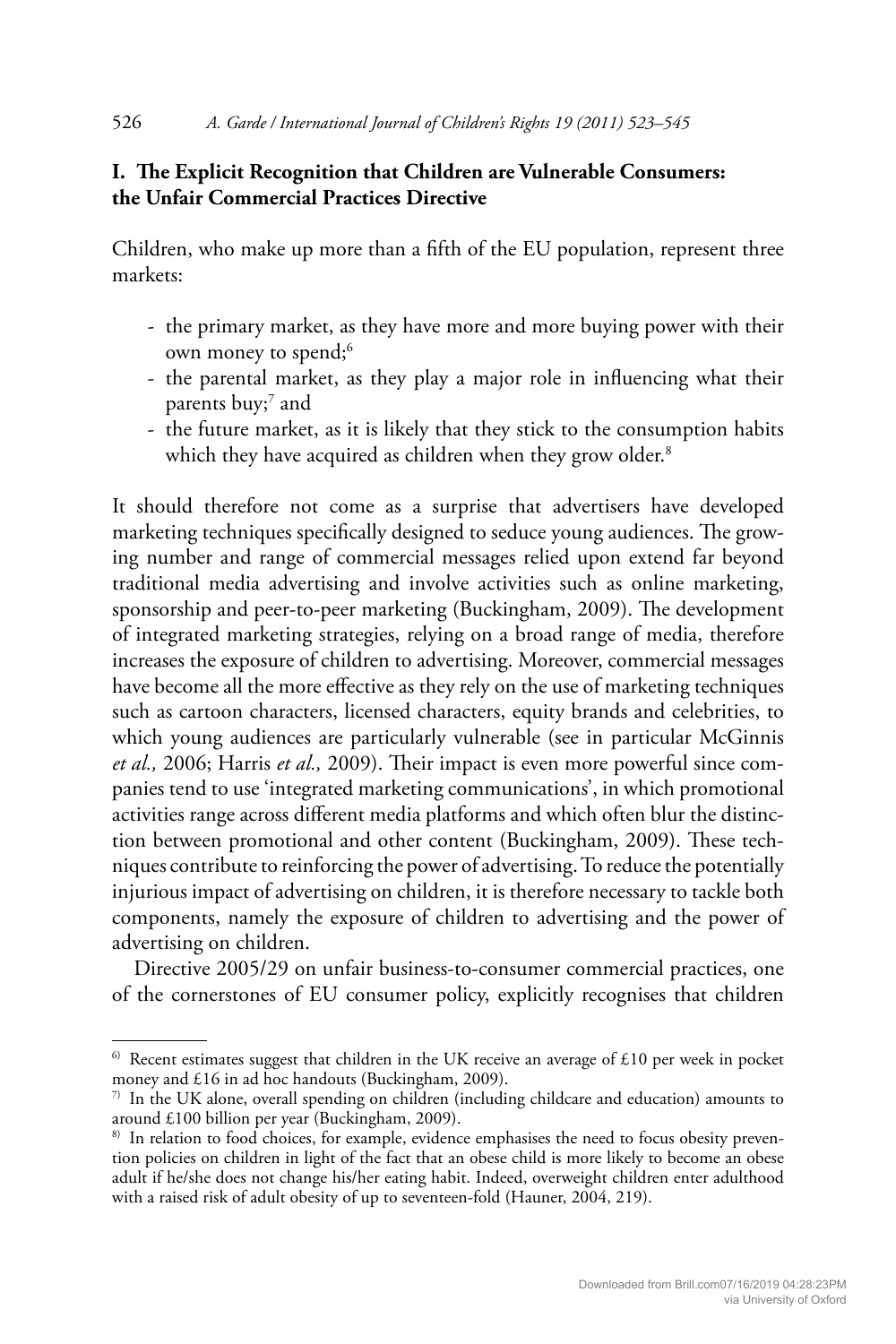constitute a group of particularly vulnerable consumers deserving, as such, special protection. This directive introduces the first EU-wide ban on all unfair business-to-consumer commercial practices (for commentaries in English, see in particular: Bakardjieva-Engelbrekt, 2005; Garde and Haravon, 2006; Howells et al., 2006; Stuyck et al., 2006; Weatherill and Bernitz, 2006; Micklitz *et al.,* 2008).<sup>9</sup> Its key provision is Article 5 which prohibits all such practices and provides that a practice will be considered unfair if it satisfies two criteria: it must be contrary to the rules of professional diligence and materially distort or be likely to materially distort the economic behaviour of a consumer, that is 'to appreciably impair the consumer's ability to make an informed decision, thereby causing the consumer to take a transactional decision which he would not have taken otherwise'.<sup>10</sup> In EU consumer law, the benchmark used to assess the economic behaviour of 'a consumer' has traditionally been that of the 'average consumer' (see Weatherill, 2007, for a discussion of the case law of the Court of Justice). This is confirmed by Article  $5(2)$  of the Directive. Nevertheless, to highlight the special vulnerability of certain groups of consumers, Article 5(3) of the UCP Directive introduces – along the average consumer test – the benchmark of the average member of a group of particularly vulnerable consumers:

 'Commercial practices which are likely to materially distort the economic behaviour only of a clearly identifi able group of consumers who are particularly vulnerable to the practice of the underlying product because of their mental or physical infirmity, age or credulity in a way which the trader could reasonably be expected to foresee, shall be assessed from the perspective of the average member of that group. This is without prejudice to the common and legitimate advertising practice of making exaggerated statements or statements which are not meant to be taken literally.'<sup>11</sup>

 By referring to the age as a criterion for determining the impact of a commercial practice on consumers, the UCP Directive explicitly acknowledges that children-consumers deserve special protection.<sup>12</sup> This is confirmed by Point 28 of Annex I of the Directive which provides that 'including in an advertisement a direct exhortation to children to buy advertised products or persuade their

<sup>9)</sup> Directive 2005/29, OJ 2005 L 149/22.

 $10)$  Article 2(e).

<sup>&</sup>lt;sup>11)</sup> See also Recital 19 of the Preamble. In any event, no assessment is required of 'each individual's circumstances, which would be unworkable' (Common Position of November 2004).

<sup>&</sup>lt;sup>12)</sup> Measures focusing specifically on the special vulnerability of children had been previously adopted in EU consumer law, not least the Toy Safety Directive: Directive 88/378 OJ 1988 L 187/1, as amended by Directive 93/68, OJ 1993 L 220/1. An extended amendment process led to the adoption, on 18 June 2009, of Directive 2009/48, which repeals and replaces Directive 88/378, OJ 2009 L 170/1.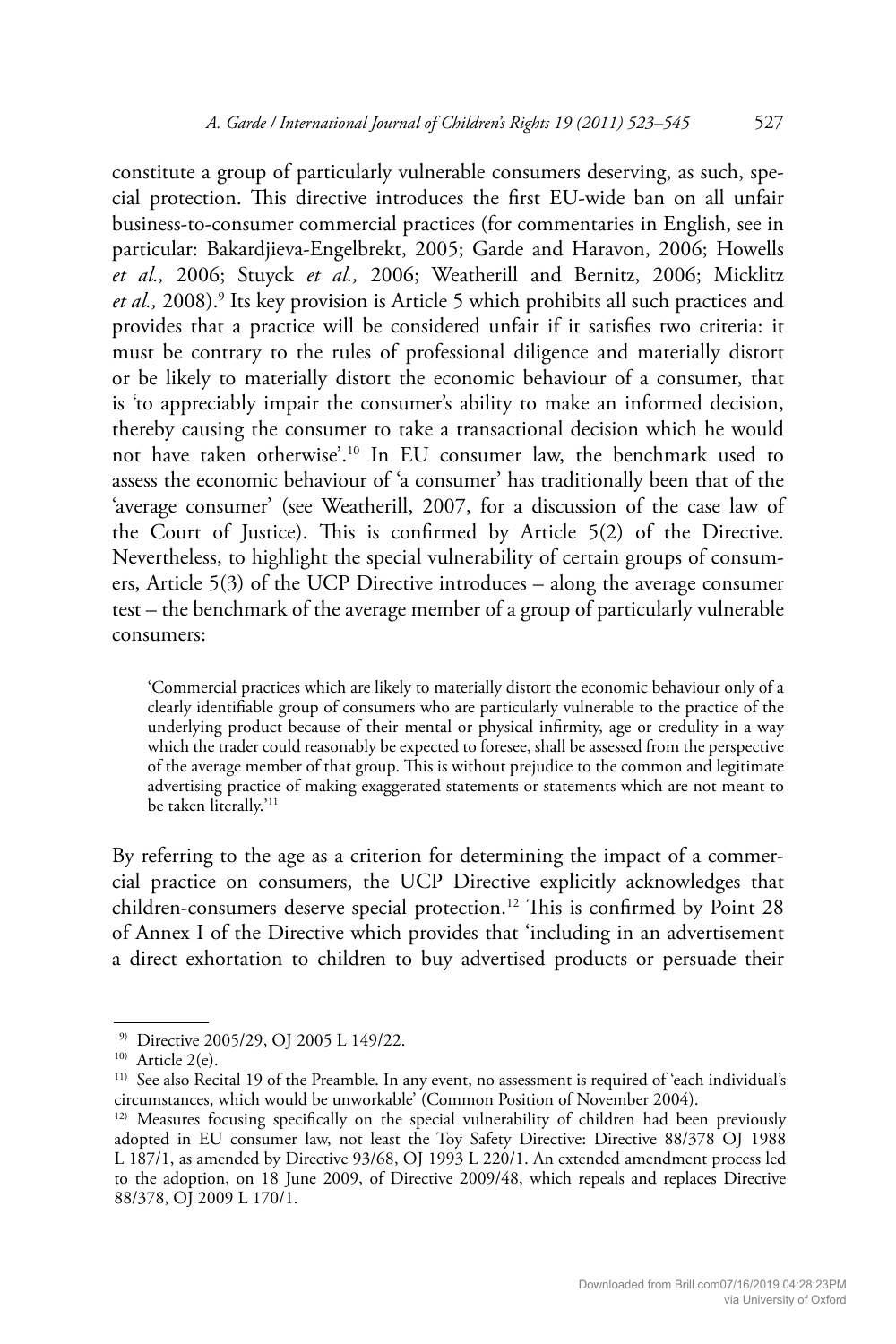parents or other adults to buy advertised products for them' is an unfair commercial practice and should therefore be prohibited. 13 Nevertheless, the wording of both Article 5(3) and Point 28 is so restrictive that it does not support the argument that the UCP Directive upholds the best interests of the child.

The first criticism relates to the second and final sentence of the general clause which allows commercial operators to rely on 'exaggerated statements or statements which are not meant to be taken literally'. This provision is striking, insofar as it implies not only that EU institutions have taken a clear stance that advertising to children should be allowed, but also that advertisers are perfectly entitled to rely on exaggerated statements to advertise their goods and services to them. This does not take into account the fact that it is precisely in the case of vulnerable groups such as children that exaggerations can be taken literally. Children perceive commercials very differently from adults and are more likely to be influenced by what they see. Most children do not begin to develop the ability to distinguish between advertising and programming until the age of 8 and they often do not fully understand the purpose of advertising until the age of 11 or 12 (Ramsay, 1996). Nevertheless, understanding the purpose of advertising is essential to develop a critical, questioning attitude and distinguish between entertainment and commercial communications.<sup>14</sup> It is precisely on the basis of this rationale that freedom of commercial expression has been granted constitutional protection: consumers must be free to receive commercial information so as to make informed consumption choices. One may regret that the UCP Directive does not in any way question whether this rationale is indeed applicable to children, whose cognitive abilities may not allow them to make such 'empowered' choices. The *travaux préparatoires* do not display any evidence that the question whether advertising to children is inherently unfair has been at all discussed. It has been argued that commercial operators should not be able to exploit children's inexperience and credulity for commercial gain and insinuate consumerist

<sup>&</sup>lt;sup>13)</sup> The Annex is intended to give a more concrete flavour to the general definition of unfairness. It lists thirty-one commercial practices which are considered unfair in all circumstances. The list, which is applicable in all the Member States and can only be modified by revision of the Directive, is not exhaustive; however, if a consumer claims that his/her economic behaviour has been distorted as a result of a practice which is not listed, s/he will have to establish that the practice is indeed unfair. The list therefore reverses the burden of proof by laying down a presumption of unfairness. In other words, if Annex I is not exhaustive of all unfair commercial practices, it is exhaustive of the commercial practices which are presumed to be unfair. This has been confirmed by the Court of Justice in three preliminary rulings: Joined Cases C-261 and 299/07 *VTB-VAB* [2009] I-2949; Case C-304/08 *Plus Warenhandelsgesellschaft* [2010] ECR I-217, judgment of 14 January 2010, not yet reported; and Case C-540/08 *Mediaprint Zeitungs- und Zeitschriftenverlag* [2010] ECR I-xxx, judgment of the Grand Chamber of the Court of Justice of 9 November 2010, not yet reported. All Court of Justice judgments are available at <www.curia.eu>.

<sup>&</sup>lt;sup>14)</sup> As regards adolescents, the issue may be more one of self-control and peer identification (Cutler *et al.*, 2003).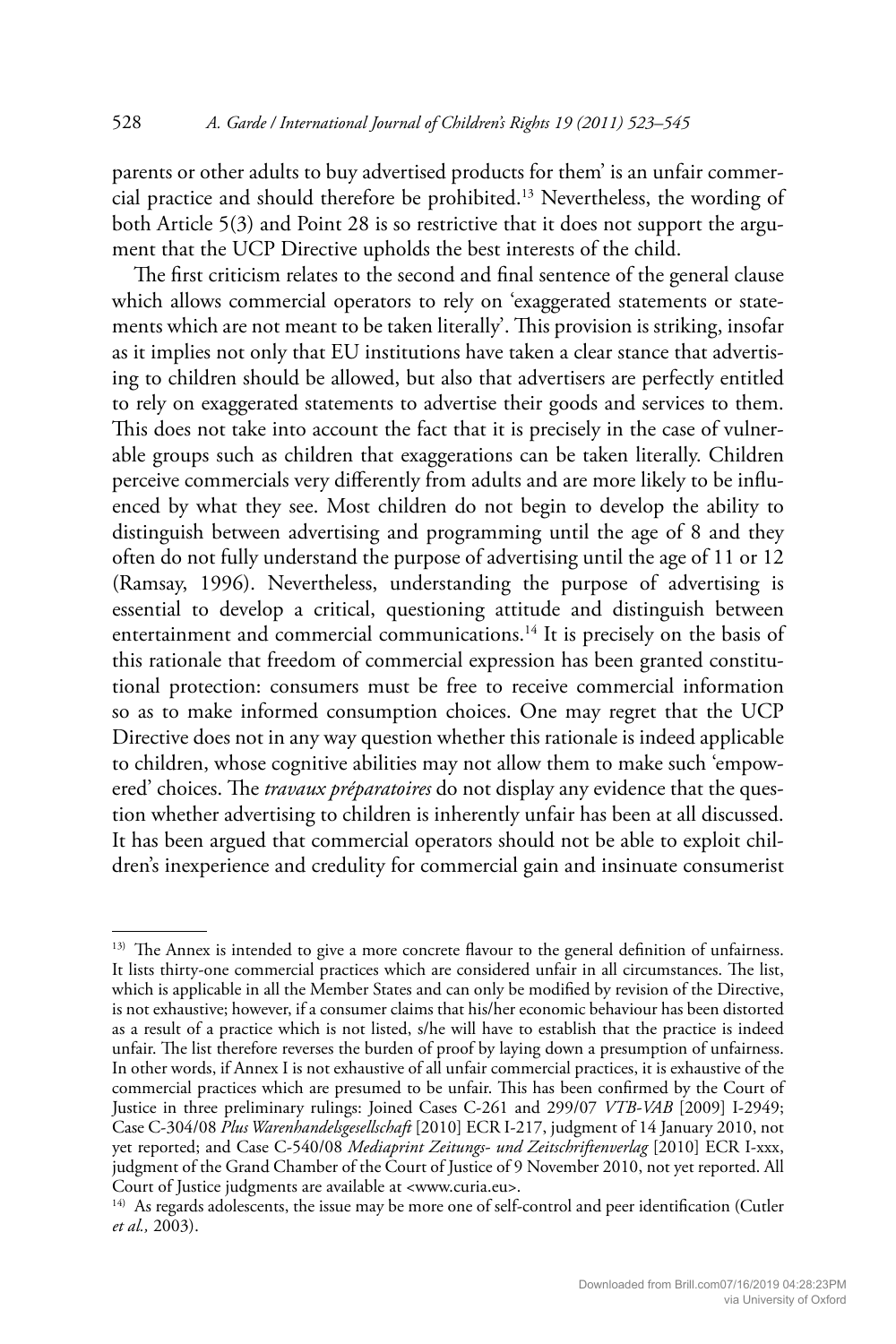values into childhood (Linn, 2005). This is particularly so as the constant commercial pressures to which children are subjected as a result of the omnipresence of marketing may inhibit them from playing creatively (Linn, 2008). The UCP Directive, however, does not allow for this argument to be made.<sup>15</sup>

The second criticism relates to the benchmark itself which the UCP Directive has set to assess the unfairness of a commercial practice directed at children. Article 5(3) requires that the group of vulnerable consumers in question must not only be 'clearly identifiable' but also '*particularly* vulnerable'; there is, however, no indication as to how the threshold should be determined. If children of 12 years old are better equipped than younger children to understand the commercial purpose of advertising, this does not mean that they are as able as adults to adopt the necessary critical stance towards the good or service advertised to them and act as 'reasonably well informed and circumspect consumers'. Would they nonetheless be considered as a 'particularly vulnerable' group within the meaning of Article 5(3)? One would hope so, but there is no evidence that this question has been given the consideration it requires to ensure that the Directive duly upholds the best interests of the child.

The analysis of the scope of Point 28 of the Annex reinforces the argument that the UCP Directive is unlikely to limit meaningfully the development of marketing techniques specifically intended to induce children to buy or put pressure on their parents to buy. As stated above, Point 28 bans direct exhortations to children to buy advertised products or persuade their parents or other adults to buy advertised products for them. This implies *a contrario* that forms of indirect exhortations to children are not prohibited. Commercial communications tend not to 'directly' call upon children either to buy a specific good or service or to use their 'pester power' so that their parents buy the good or service in question on their behalf. Rather, marketing to children tends to be covert. This is even more so in light of the development of numerous marketing techniques specifically designed to attract the attention of children, such as host selling, character merchandising and the use of celebrities, as well as the integration of marketing into programmes (product placement, advergaming...), which all accentuate the difficulties for children to grasp the commercial intent of marketing practices. For example, is it not arguable that it is unfair for a food operator to market its unhealthy meals to children by focusing their attention on the collectable toys they will be 'given'

 $15)$  More specific concerns have also been raised, and in particular that much of the goods and services marketed to children are not conducive to healthy consumption choices. In particular, most food marketing in Europe is for foods high in fat, salt and sugar and has been recognised as a factor (though, admittedly, one factor among several others) of overweight and obesity, causing elevated blood pressure, cholesterol and blood sugar levels, and leading to type 2 diabetes – the latter a serious obesity and diet-related disease which until recent years only affected adults, not children. The legislative response required to address childhood overweight and obesity is discussed more fully below.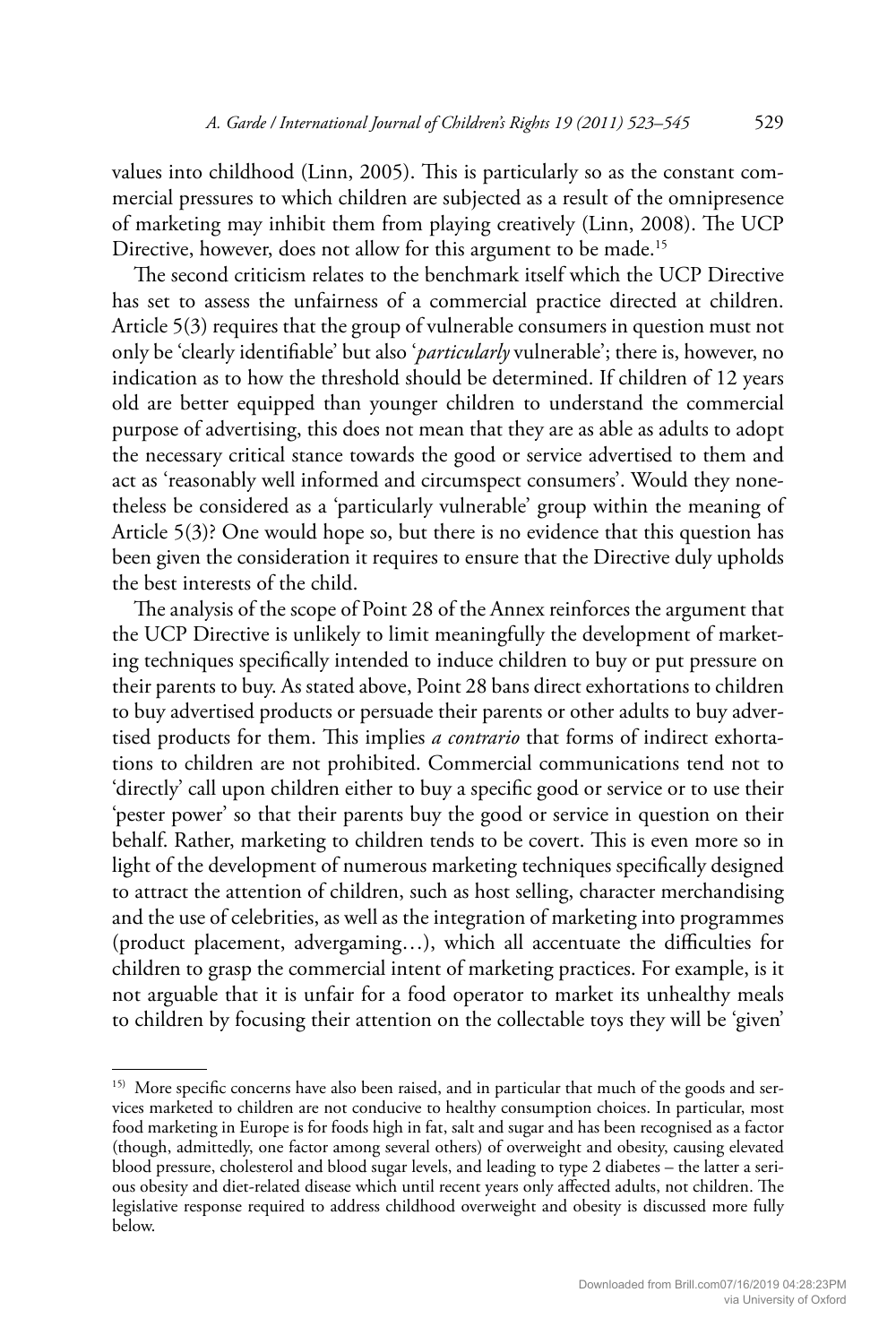if they buy, or get their parents to buy, the meals in question? The UCP Directive does not suggest that it is.<sup>16</sup> Notwithstanding the effectiveness of character merchandising and similar marketing techniques, which are specifically designed to capture children's imagination, so as to induce them to buy or put pressure on their parents to buy the advertised good or service for them, they are not categorised as unfair within the scope of the prohibition laid down by the UCP **Directive** 

These remarks, which suggest that the UCP Directive has failed to ensure that the two components of marketing  $-$  exposure and power  $-$  are dealt with effectively, are compounded by the fact that the UCP Directive is a measure of full harmonisation which does not allow Member States to adopt more protective measures on their territories. 17 Taking the best interests of the child as a primary consideration would have warranted a stronger regulatory intervention from EU political institutions.

The UCP Directive only applies in the absence of more specific rules.<sup>18</sup> One therefore needs to turn to other relevant instruments of EU law to determine whether the EU can claim that it has taken the best interests of the child as a primary consideration in its internal market and consumer policies. In particular, with regard to advertising to children, Point 28 of the Annex explicitly states that it is 'without prejudice to Directive 89/552'.

## **II. The Audiovisual Media Services Directive**

 Directive 89/552, which is often referred to as the Television Without Frontiers Directive or TVWF Directive, 19 has now been replaced by Directive 2010/13 on Audiovisual Media Services (AVMS) Directive. 20

The TVWF Directive was intended to ensure the free movement of broadcasting services within the European Union. Its primary purpose therefore was to facilitate the functioning of the internal market. The free movement of broadcasting services within the EU would only have been acceptable to all the Member States, however, if provisions were inserted to ensure that potentially competing

<sup>&</sup>lt;sup>16)</sup> The problem is similar when characters such as Kellogg's Tony the Tiger are used by food operators to capture the imagination of children and make them want breakfast cereals with a sugar content of 37%.

<sup>&</sup>lt;sup>17)</sup> The UCP Directive therefore departs from the method of minimum harmonisation traditionally used in EU consumer law (Article 3(5)).

 $18)$  Article 3(4) confirms that the UCP Directive is a framework legislative instrument: in the case of conflict between the provisions of this Directive and other [EU] rules regulating specific aspects of unfair commercial practices, the latter shall prevail and apply to those specific aspects.

 <sup>19)</sup> OJ 1989 L298/23.

 $20)$  OJ 2010 L 95/1.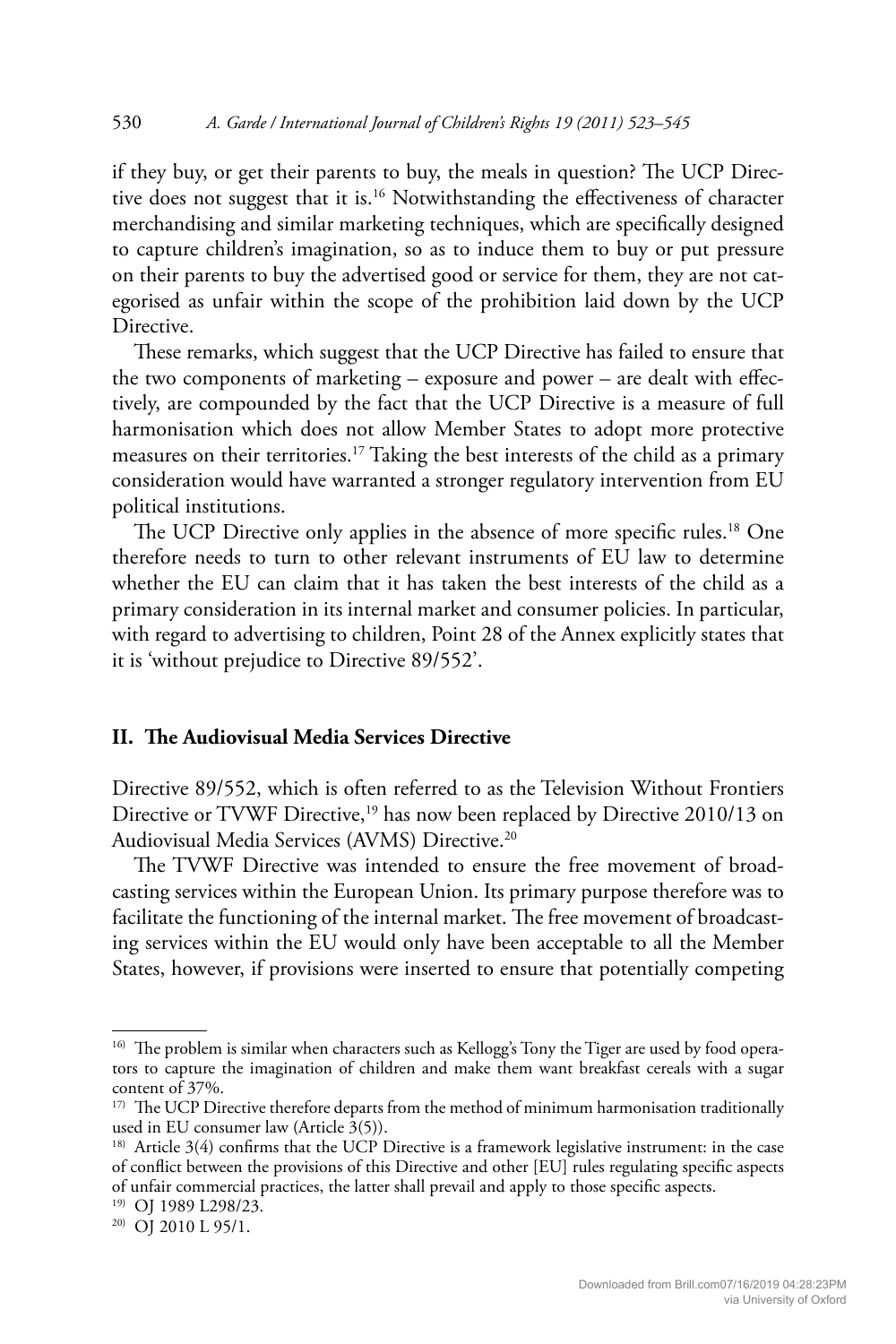public interests were sufficiently protected across the EU. The TVWF Directive thus laid down minimum standards binding on all the Member States. In particular, it explicitly provided that the broadcasts benefiting from free movement should not contain harmful material, not least for children. As regards advertising regulation more specifically, the TVWF Directive contained provisions designed to restrict the amount of advertising to which children were exposed. Article 11 imposed scheduling restrictions. 21 Moreover, Article 16 contained a general clause prohibiting television advertising causing moral or physical detriment to minors. In particular, it banned direct exhortation to minors to buy a product or a service by exploiting their inexperience or credulity and television advertising which directly encouraged minors to persuade their parents or others to purchase the goods or services being advertised. Nevertheless, television advertising to children was not altogether banned and restrictions imposed were unlikely to be effective in curbing significantly their exposure, except for tobacco products, as well as medicines and medical treatments available only on prescription, whose advertising was prohibited. The TVWF Directive suggested that children were perceived as particularly vulnerable, but the provisions relating to advertising to children were insufficient to alleviate the growing concerns associated with the commerialisation of childhood.

The EU was given a chance to re-assess its legislative framework in light of the principle of the best interests of the child during the revision process of the TVWF Directive by the AVMS Directive. The reform led to three major changes of direct relevance to our purposes:

- the extension of the scope of the TVWF Directive to new media, not least the Internet and video-on demand services;
- the extension of its scope to new marketing techniques, not least product placement; and
- the extension of its scope to new problems, not least the regulation of food marketing to children.

 It is not suggested that reform originated from the need to re-assess the TVWF Directive in light of the principle of the best interests of the child. Nevertheless, it is worth pointing out that the discussions surrounding the revision of the TVWF Directive took place at the same time as the discussions surrounding the adoption by the Commission of its Communication on the EU Strategy on Children's Rights (European Commission, 2006). One could therefore have hoped that the best interests of the child would have been considered in the revision process. Regrettably, this does not, however, appear to have been the case.

<sup>&</sup>lt;sup>21)</sup> 'Children's programmes, when their scheduled duration is less than 30 minutes, shall not be interrupted by advertising or by teleshopping' (Article 11(5)).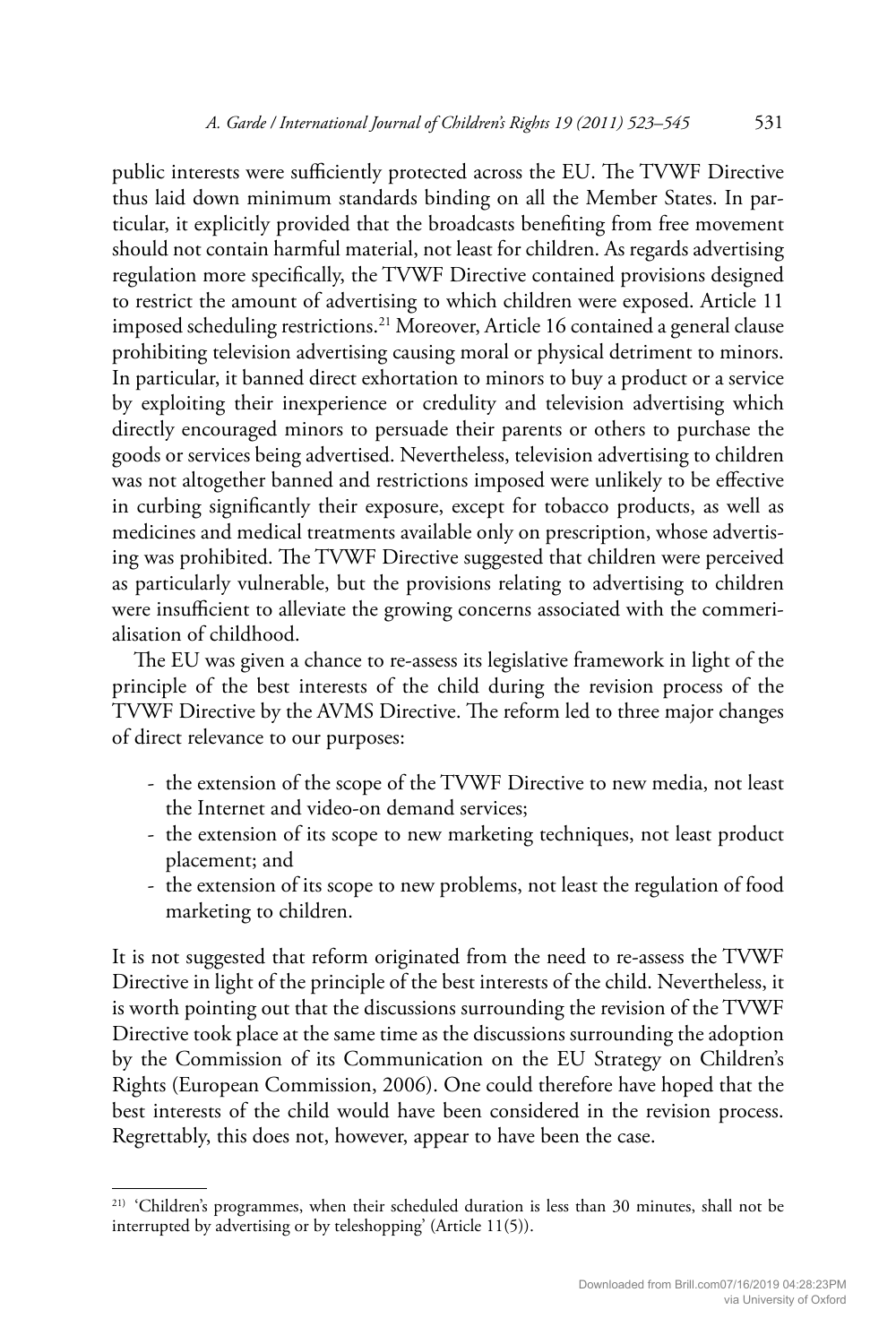#### 532 *A. Garde / International Journal of Children's Rights 19 (2011) 523–545*

 As regards the rules intended to limit the exposure of children to marketing, they vary depending on the marketing technique at stake. The AVMS Directive distinguishes different categories of audiovisual commercial communications, including advertising, teleshopping, sponsorship and product placement.<sup>22</sup> Article 20 of the AVMS Directive is similar to Article 11 of the TVWF Directive and provides that children's programmes of less than thirty minutes may not be interrupted by television advertising or teleshopping. If their scheduled duration is thirty minutes or longer, they may be interrupted once for each scheduled period of at least thirty minutes. Article 11 prohibits product placement in all children's programmes, irrespective of their duration,<sup>23</sup> while Article 10(4) grants an option to Member States to prohibit the showing of a sponsorship logo during children's programmes. These provisions show that the AVMS Directive merely limits the amount of marketing to which children may be exposed without banning marketing to children as such. Moreover, the AVMS Directive does not define the notion of 'children's programmes'.<sup>24</sup> The Hieronymi Report<sup>25</sup> noted this shortcoming and suggested that, 'in the absence of a uniform EU-wide definition of "children" and "children's programmes" for the purposes of this directive', New Recital 33A should be inserted in the Preamble and provide that 'in order to reach an adequate level of protection of minors, the national regulatory authorities should determine time-zones for children and define the programmes aimed at children'.<sup>26</sup> Recent findings such as those published by Ofcom, the independent regulator and competition authority for the UK communications industries, suggest that around 70% of the time children spend watching television in the UK is outside designated children's viewing times, thus highlighting the importance of this question.<sup>27</sup> Consequently, children will not be sufficiently protected from

<sup>&</sup>lt;sup>22)</sup> Article 1(h) of the AVMS Directive defines the notion of audiovisual commercial communications as 'images with or without sound which are designed to promote, directly or indirectly, the goods, services or image of a natural or legal entity pursuing an economic activity. Such images accompany or are included in a programme in return for payment or for similar consideration or for self-promotional purposes. Forms of audiovisual commercial communication include, *inter alia* , television advertising, sponsorship, teleshopping and product placement'.

<sup>&</sup>lt;sup>23)</sup> One should note, however, that the AVMS Directive does not ban product integration (i.e. when no remuneration or similar consideration is provided for). One may nonetheless wonder whether this distinction is justified from a child protection point of view: whether the placement is remunerated or not, children will be exposed to the presence of branded goods and their consumption choices likely to be influenced (Woods, 2007).

<sup>&</sup>lt;sup>24)</sup> The AVMS Directive is a measure of partial harmonisation which leaves it to Member States to define at national level the terms which have been left undefined at EU level.

<sup>&</sup>lt;sup>25)</sup> European Parliament Report on the proposal for a directive amending the TVWF Directive, 22 November 2006, Final A6-0399/2006, available at http://www.europarl.europa.eu/sides/ getDoc.do?pubRef=-//EP//TEXT+REPORT+A6-2006-0399+0+DOC+XML+V0//EN  $26$ ) Amendment 35.

<sup>&</sup>lt;sup>27)</sup> Ofcom recently noted that 'adult airtime accounted for 67.2% of children's viewing in 2009. For 4-9 year olds, the figure was lower at 54.4% and higher for 10-15 year olds at 79.8%' (Ofcom, 2010 , para 4.14). In the UK, a programme of particular appeal to children under 16 would be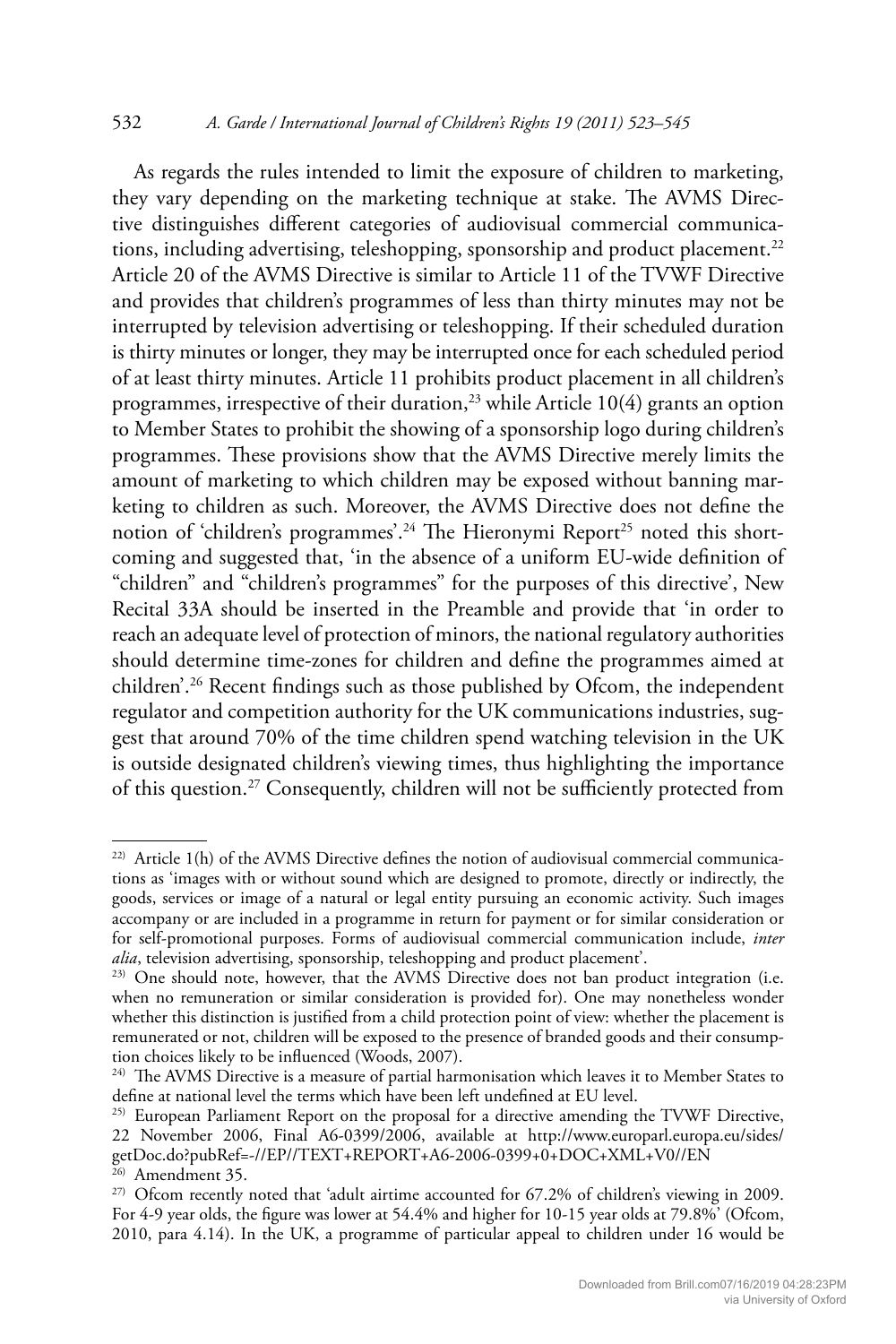the adverse effects of advertising if the notion of 'children's programme' is defined too narrowly.<sup>28</sup> It is unfortunate, however, that the final version of the AVMS Directive does not acknowledge, let alone address, this important concern.

 As regards the rules relating to the content of the commercial communications to which children are exposed, Article  $9(1)(g)$  provides, after stating the general principle that 'audiovisual commercial communications shall not cause moral or physical detriment to minors', that:

- they shall not directly exhort minors to buy or hire a product or service by exploiting their inexperience or credulity;
- they shall not directly encourage minors to persuade their parents or others to purchase the goods or services being advertised;
- they shall not exploit the special trust minors place in parents, teachers or other persons; and
- they shall not unreasonably show minors in dangerous situations.

The wording of Article  $9(1)(g)$  is very similar to the wording of Article 16 of the TVWF Directive; in particular the use of the word 'directly' restricts its scope significantly. It is noteworthy that during the revision process which led to the replacement of the TVWF Directive by the AVMS Directive, the Hieronymi Report suggested that the scope of the Directive should be extended to cover both direct and indirect exhortations to children:

 'Audiovisual commercial communications must not cause moral or physical detriment to minors. Therefore, it shall not directly *or indirectly* exhort minors to buy a product or service by exploiting their inexperience or credulity, directly *or indirectly* encourage them to persuade their parents or others to purchase the goods or services being advertised, exploit the special trust minors place in parents, teachers or other persons, *especially role models or persons exercising authority*, or unreasonably show minors in dangerous or degrading situations unless justified *for learning or training purposes* '. 29

It is not by pure coincidence that the justification invoked to propose this amendment was the need to protect the rights of the child. The Commission was then about to adopt its Children's Rights Strategy. It is all the more regrettable that the suggestion to extend the prohibition of marketing to children to indirect

deemed to be one that attracted an audience index of 120 for this age group. If a programme attracts an under-16 audience in a proportion similar to that group's presence in the population as a whole, it is said to index at 100. So an index of 120 is an over-representation of that group by 20%.

<sup>&</sup>lt;sup>28)</sup> The Recommendations for an International Code on Marketing of Foods and Non-Alcoholic Beverages to Children provide that 'both the absolute number of children likely to be watching or listening and the number of children as a proportion of the overall audience should be taken into account' (IOTF and Consumer International, 2008, Article 5(1)).

 <sup>29)</sup> Amendment 68 (emphasis contained in the original text).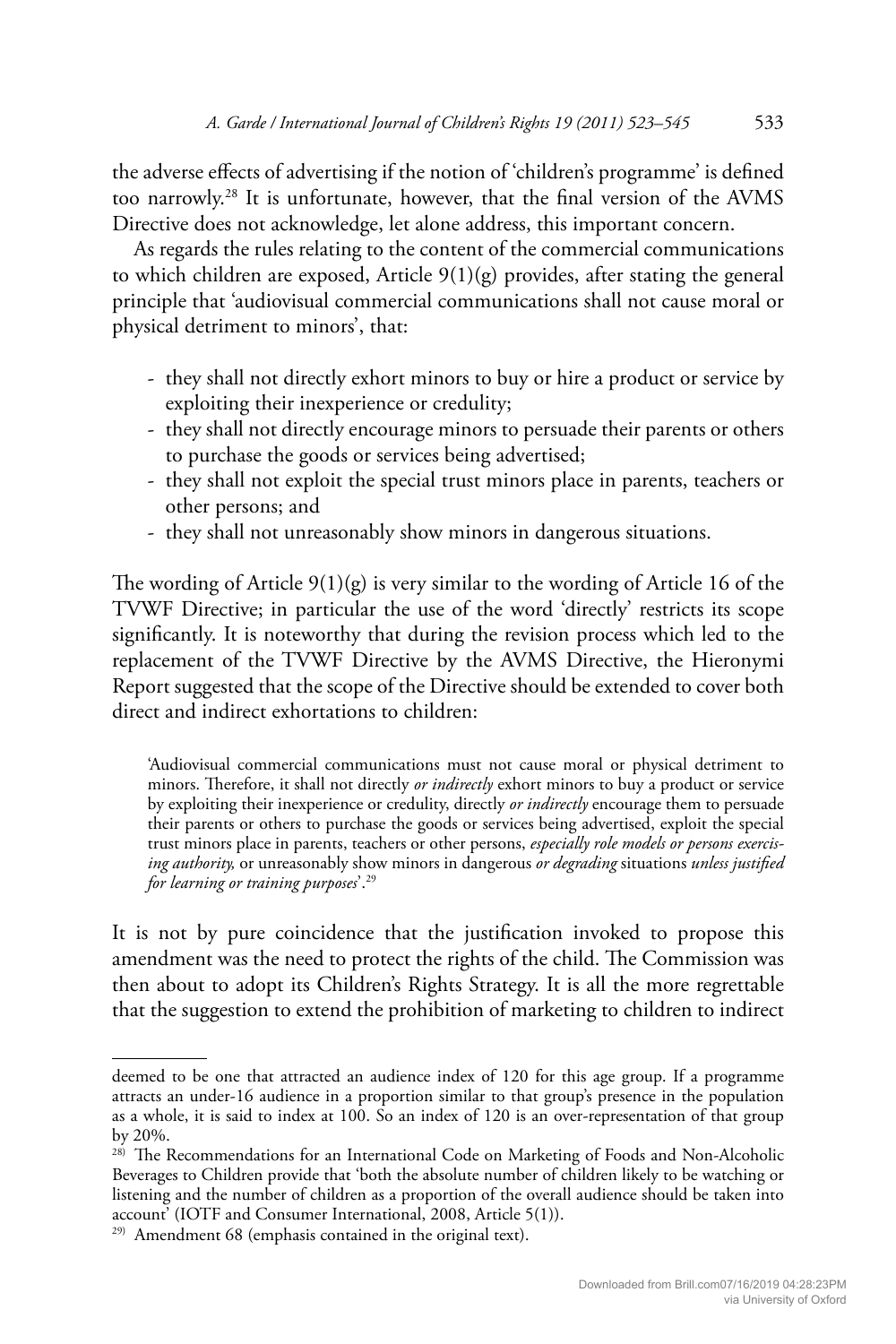exhortations was not subsequently mentioned as a worthy consideration in the legislative process. This would have allowed for a thorough debate on the value of advertising and its impact on children.

## *Product specific rules*

The marketing of certain goods, whose consumption should either be prohibited or strictly regulated, has attracted specific criticisms. The original version of the TVWF Directive already banned tobacco advertising and the advertising of cigarettes and other tobacco products, as well as the advertising of medicinal products and medical treatments available only on prescription. It also banned the advertising of alcoholic beverages aimed specifically at minors. Following the adoption of the AVMS Directive, these restrictions have been extended to cover all other forms of audiovisual commercial communications, including product placement.<sup>30</sup> Furthermore, in light of research findings that food marketing impacts negatively on children's food choices and dietary patterns, the question of how food marketing to children should be regulated has gained momentum in Europe and beyond (see, in particular, Hastings *et al.*, 2003, 2008). Consequently, while obesity prevention was not part of the EU agenda when the TVWF Directive was adopted in 1989, it had become one of its growing health concerns by the time the AVMS Directive was published in December 2007 (European Commission, 2007b; Garde, 2010a). The latest figures published by the European Commission confirm that overweight and obesity should remain priority items on the EU Public Health Agenda: overweight now affects between 30 and 70% of adults in EU countries, obesity between 10 and 30%. Childhood obesity is more difficult to measure, but the World Health Organisation has estimated that, in 2007, on average 24% of the children aged 6-9 years old were overweight or obese (European Commission, 2010).

 During the consultations which took place as part of the AVMS Directive legislative process, several stakeholders called for the prohibition, or at least the strict regulation, of unhealthy food advertising to children. Reflecting (in part at least) their concerns, Article 9(2) of the AVMS Directive provides:

 'Member States and the Commission shall encourage media service providers to develop codes of conduct regarding inappropriate audiovisual commercial communication, accompanying or included in children's programmes, of foods and beverages containing nutrients and substances with a nutritional or physiological effect, in particular those such as fat, transfatty acids, salt/sodium and sugars, excessive intakes of which in the overall diet are not recommended.'

<sup>&</sup>lt;sup>30)</sup> See Article 9(1)(d), (e) and (f) applying respectively to tobacco products, alcoholic beverages and medicinal products and medical treatments available only on prescription.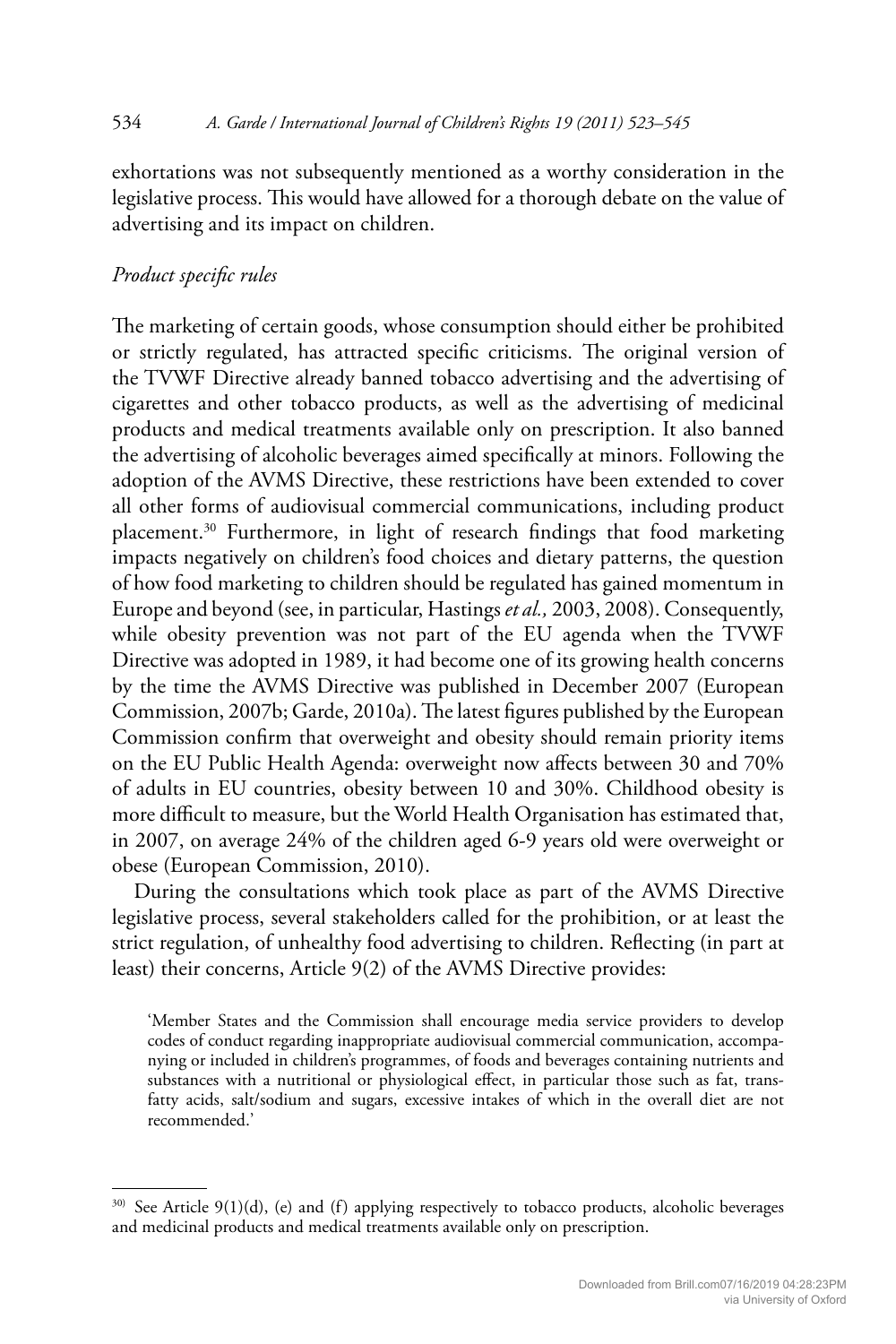This approach is in line with the position which the Commission's Directorate General for Health and Consumers adopted on the same issue in its Obesity Prevention White Paper of May 2007 and in which it stated its preference, at this stage, 'to keep the existing voluntary approach at EU level due to the fact that it can potentially act quickly and effectively to tackle rising overweight and obesity rates' (European Commission, 2007b, 6).

If it is welcome that Article  $9(2)$  recognises the negative influence of unhealthy food marketing on children's dietary choices, it remains that its scope is stricly circumscribed and raises questions as to its effectiveness. First, the wording of Article 9(2) is unclear. In particular, the phrase 'inappropriate audiovisual commercial communication' seems to leave the food industry with an important margin of discretion. If it is arguable that all forms of commercial communication for unhealthy food directed at children are inappropriate (World Health Organisation, 2010), this is not what the wording of Article 9(2) suggests. Rather, it implies that there are appropriate and inappropriate unhealthy food adverts, thus putting the onus on the industry to tackle only the latter in its codes of conduct. One could imagine that using celebrities or cartoon characters would be viewed as inappropriate, as these techniques are particularly effective in detracting children's attention away from the actual product, whereas adverts that would not rely on these or similar techniques would not be regarded as 'inappropriate'. Such an approach, apart from being ineffective, would be extremely cynical, as it would give far too much leeway to industry operators to determine the content of their codes of conduct. It would be comforting to believe that this provision was drafted with an unintentional error, rather than cynically... The disappointment is accentuated by the fact that Article 9(2) only requires Member States and the Commission to 'encourage' media service providers to develop codes of conduct on the advertising of unhealthy food to children and to monitor the fulfilment of this commitment. There is no duty to ensure that such codes are indeed adopted and that they are sufficiently effective.<sup>31</sup>

 Secondly, Article 9(2) only requires that the industry should limit inappropriate unhealthy food marketing 'accompanying or included in children's programming'. As stated above, however, the AVMS Directive does not define what is meant by 'children's programming'. Consequently, the EU Pledge, one of the main selfregulatory initiatives which have been adopted to comply with Article 9(2), only

 <sup>31)</sup> As the Commission has stated, however, 'the co-regulatory and self-regulatory schemes have to be broadly accepted by main stakeholders in the Member States concerned and provide for effective enforcement. How these concepts of acceptability and effectiveness are interpreted can be decided at national level'; similarly for the interpretation of the terms 'encourage' and 'monitor': see the minutes of the meeting of the EU Platform held on 19 November 2008 and whose afternoon was devoted to the role of the EU Platform on Diet, Nutrition and Physical Activity in relation to marketing and advertising, available at: <ec.europa.eu/health/ph\_determinants/life\_style/nutrition/ platform/docs/ev\_20081119\_mi\_en.pdf>, at paragraph 8.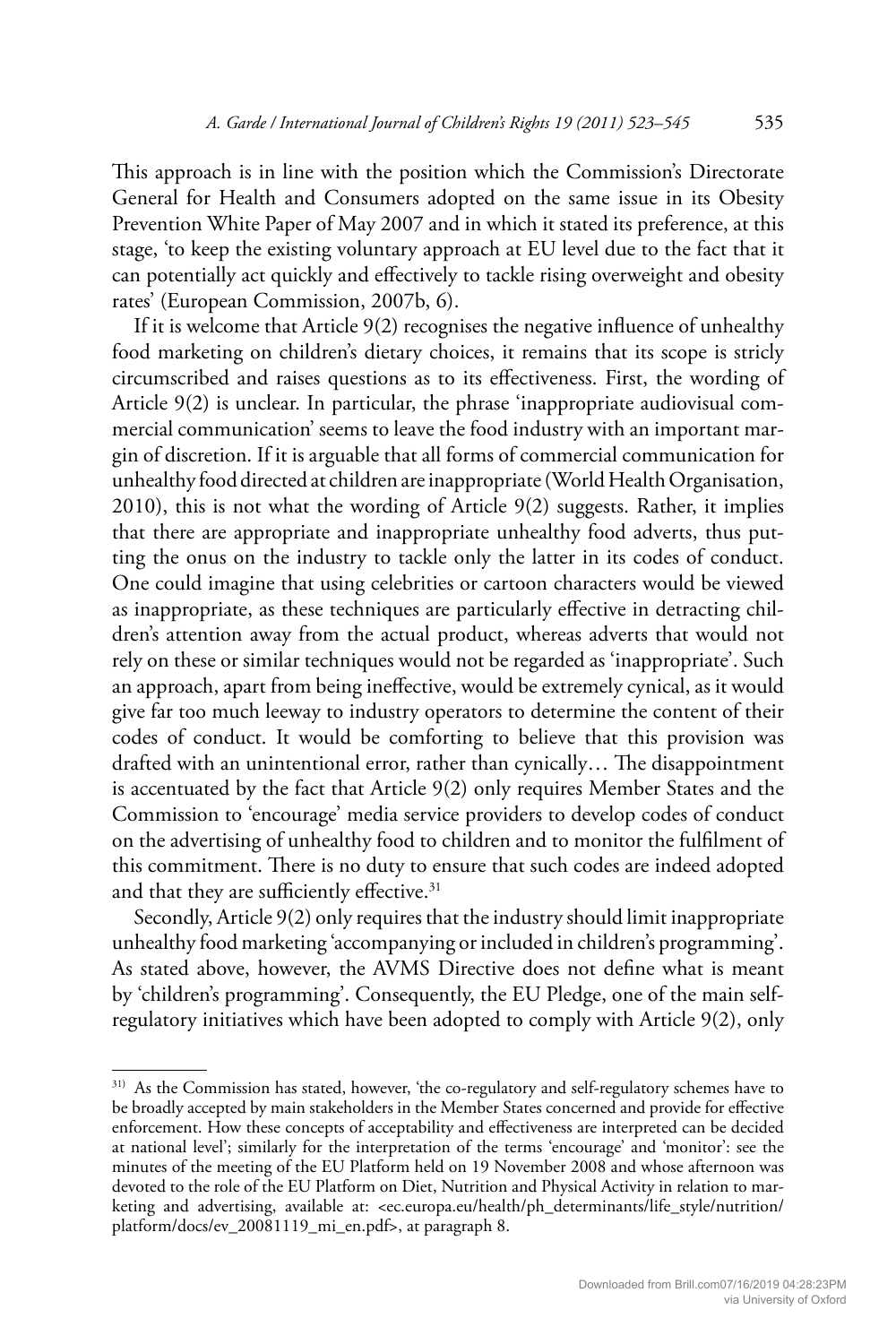applies when at least 50% of the audience is made up of children of less than 12. This percentage is extremely high and will leave a range of popular programmes with children outside the scope of the food industry's commitment to abstain from advertising during children's programmes. Alternatively, and probably more effectively, it is possible to define a 'watershed'  $-$  i.e. a time in the evening after which the child audience is likely to be small and before which it is not allowed to advertise to children or, more specifically, promote foods which are high in saturated fats, trans-fatty acids, free sugars, or salt. This option would have the advantage of being both effective and easy to administer. One should also note that the narrow remit of the EU Pledge raises the question of the groups of children who need regulatory protection: which age group should be protected from unhealthy food marketing? The EU Pledge applies a threshold of 12. If it is generally accepted that children cannot fully grasp the commercial intent of advertising until the age of 11 or 12 and that children below 12 years of age should therefore be protected, this does not mean that children who are more than 12 years old are unaffected by unhealthy food marketing. Older children will normally respond to the persuasive intention of advertising, and a decision needs to be taken on whether this alone is sufficient to protect them, as in the case of tobacco products or medicines and medicinal treatments available only on prescription, thus raising the question whether older children are able to act in their own long-term interests. The principle of the best interests of the child and the principle of the evolving capacities of the child should be focal points in this debate.

 Finally, and very signifcantly, self-regulation is unlikely to provide a suitable regulatory mechanism to protect children effectively from exposure to unhealthy food marketing. Self-regulation is, by definition, voluntary and, as such, cannot guarantee that all food operators will abide by the relevant standards. 32 Furthermore, evidence suggests that food operators exploit loopholes in the regulatory framework. For example, while they have accepted the adoption of codes of conduct limiting television and internet advertising to children – two media on which most of the attention has focused so far – they have simultaneously invested in new media falling outside the scope of the rules, including advergames or mobile phone marketing, as well as in store promotions (Harris *et al.*, 2009). More fundamentally, one may question whether the food industry should be required to 'shoot itself in the foot' and stop using all the (legal) means at their disposal to increase their customer base in the absence of binding regulation obliging them to do so. Is it not the very purpose of commercial expression to try

<sup>32)</sup> Self-regulation has been defined as 'the possibility for economic operators ... to adopt amongst themselves and for themselves common guidelines at European level' (European Parliament, Council and European Commission, 2003, para 22).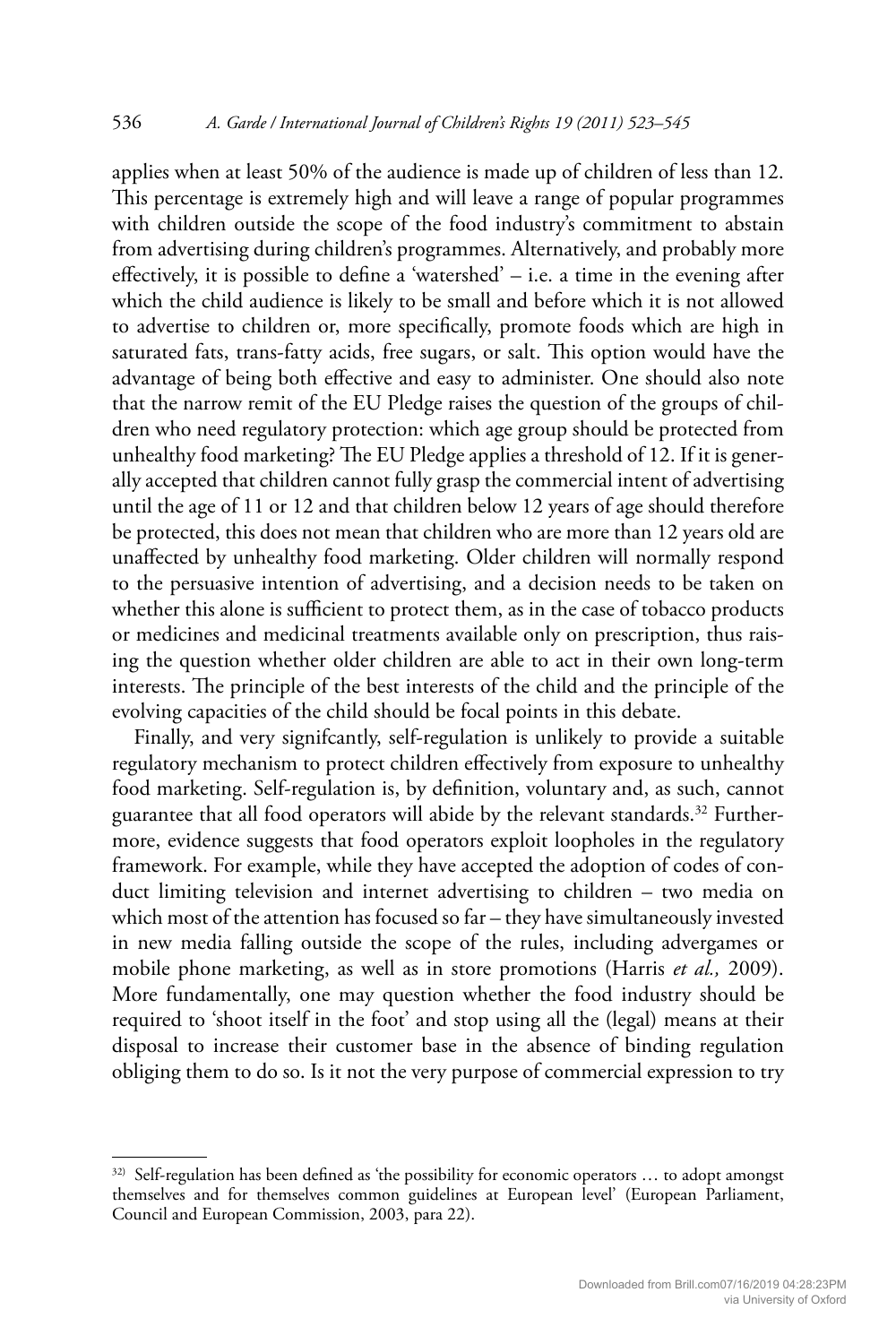and increase (and at the very least maintain) one's market shares? (Garde, 2010a). Corinna Hawkes has shown the structural limitations of self-regulatory systems to address the problem of unhealthy diets among children. She argues that selfregulation aims to protect advertisers (from external regulation) as well as consumers, thereby facilitating the proliferation of advertising. Self-regulation in the advertising sector may therefore be a win-win situation for consumers and advertisers alike when it is about avoiding misleading advertising – a commercial practice which harms consumers as well as competitors' interests. Nevertheless, the question arises as to whether perfectly truthful advertisements send out messages inconsistent with public policy goals, as tends to be the case with food advertising  $(Hawkes, 2005)$ . The question is all the more relevant in light of the fact already mentioned above that companies often use a variety of marketing practices to influence children's dietary choices (Hawkes, 2005; Ludwig and Nestle, 2008; Sharma et al., 2010). Hawkes convincingly states:

 'Current systems remain concerned with the content of individual marketing campaigns – whether they are truthful or not – not the alleviation of a public health problem. Yet it is not just individually misleading, deceptive or offensive marketing campaigns that are the cause for concern, but the cumulative effects of perfectly legal, truthful marketing campaigns, appearing in many forms, times and places . . . In other words, self-regulation cannot prevent marketing that works.

There is thus an important disjuncture between the laudable (and necessary) aim of the selfregulatory organisations to prevent misleading, deceptive advertising that exploits the credulity of children, and the very different aim of preventing the effects of advertising on children's diets . . . In the system, there are no grounds to complain about the amount of advertising, or where it is, as long as it is honest and truthful.'

Consequently, it is only if the cumulative effects of the marketing of unhealthy food on children's health is taken into account that self-regulation may work to fight childhood obesity. This will require, in turn, that the very aims of selfregulation are reconsidered so that self-regulation is no longer solely intended to support manufacturers by ensuring that none of them engage in commercial practices allowing them to gain an unfair competitive advantage, but that it also protects consumers, and vulnerable consumers more specifically, by restricting the exposure to, and the impact of, certain forms of marketing. It is however counter-intuitive to consider entrusting the food industry with the task of curtailing the promotion of the products it has lawfully placed on the market. The sales of these products reap large profits and marketing to children has proven a very effective means to increase sales figures. Stakeholders have different roles to play in matters pertaining to overweight and obesity prevention, and their respective roles should not be confused (Ludwig and Nestle, 2008).

The issue of the regulation of the marketing of unhealthy food to children in light of growing childhood obesity rates has given rise to debate both within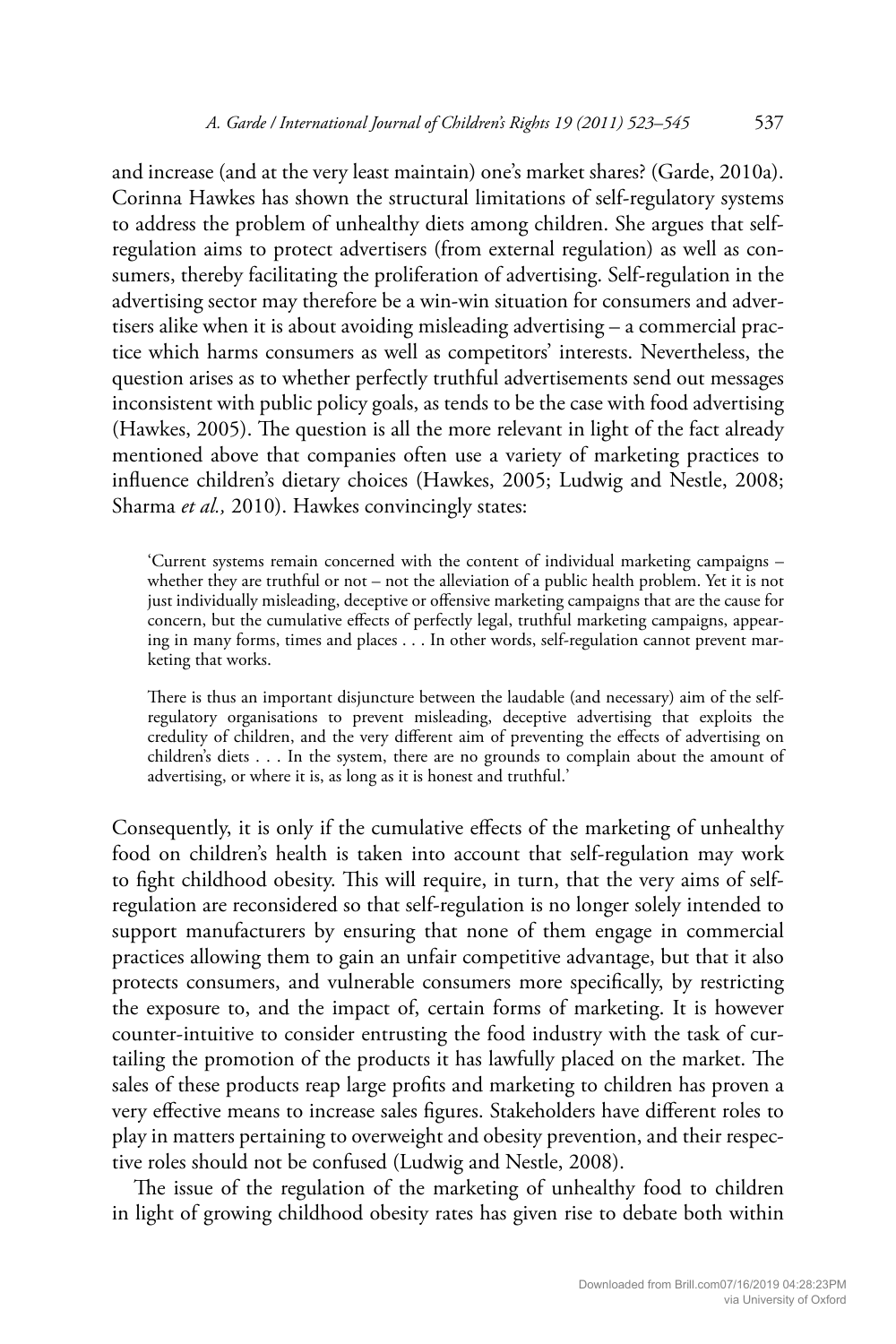and beyond the European Union. The set of recommendations endorsed by the Sixty-third World Health Assembly on 21 May 2010 expressly calls upon Member States to reduce both the exposure to and the power of unhealthy food marketing to children (World Health Organisation, 2010). Quite significantly, the Recommendations acknowledge the central role of state authorities in the policy making process:

 'Government should be the key stakeholders in the development of policy and provide leadership through a multi-stakeholder platform for implementation, monitoring and evaluation. In setting national policy framework, governments may choose to allocate defined roles to other stakeholders, while protecting the public interest and avoiding conflict of interest' (Recommendation 6).

 Even if the Recommendations do not go as far as prescribing the approach which Member States should adopt, they nonetheless require that 'whole industry sectors' should abide by the standards they have adopted to regulate themselves. Moreover, the approach (which should be 'the most effective to reduce marketing to children of [unhealthy] foods') must be 'set within a framework developed to achieve the policy objectives', which suggests that Member States may not abdicate their overall responsibility. This should be interpreted as requiring that Governments should set the standards which food industry operators must uphold. It is only at the implementation and/or at the evaluation and monitoring stages of the policy process that Governments may allocate defined roles to other stakeholders, including industry operators. Finally, 'the policy framework should specify enforcement mechanisms and establish systems for their implementation' and include 'clear definitions of sanctions' and 'a system for reporting complaints'. The Recommendations therefore highlight how much more the European Union should do in terms of policy development, policy implementation, policy monitoring and evaluation to ensure that the best interests of the child principle is effectively upheld.<sup>33</sup>

<sup>&</sup>lt;sup>33)</sup> Two remarks are warranted at this stage: firstly, the EU itself is not a signatory party to Resolution WHA63.14 and therefore to the Recommendations. Nevertheless, all 27 Member States are; the EU should therefore support them in implementing their international commitments rather than frustrate their efforts to do so. Secondly, it is not suggested that the EU should comprehensively regulate food marketing to children: the EU only has attributed powers (Article 5 TEU). In particular, it does not have general competence to harmonise national laws on health grounds (Article 168 TFEU, ex-Article 152 EC); and, as the Court of Justice has confirmed in the *Tobacco Litigation*, it is only if the regulation of marketing has a cross-border effect that the EU may intervene: Case C-376/98 *Germany v Council and the European Parliament* [2000] ECR I-8419 and Case C-380/03 *Germany v Council and the European Parliament* [2006] ECR I-11573. Thus, the EU can regulate cross-border food advertising involving media such as television, the internet, the radio, but probably not in-store or in-school marketing (except for food labeling regulation). By analogy with tobacco advertising, it could also regulate the sponsorship of international events by food operators, but not the sponsorship of local events (Garde, 2010a).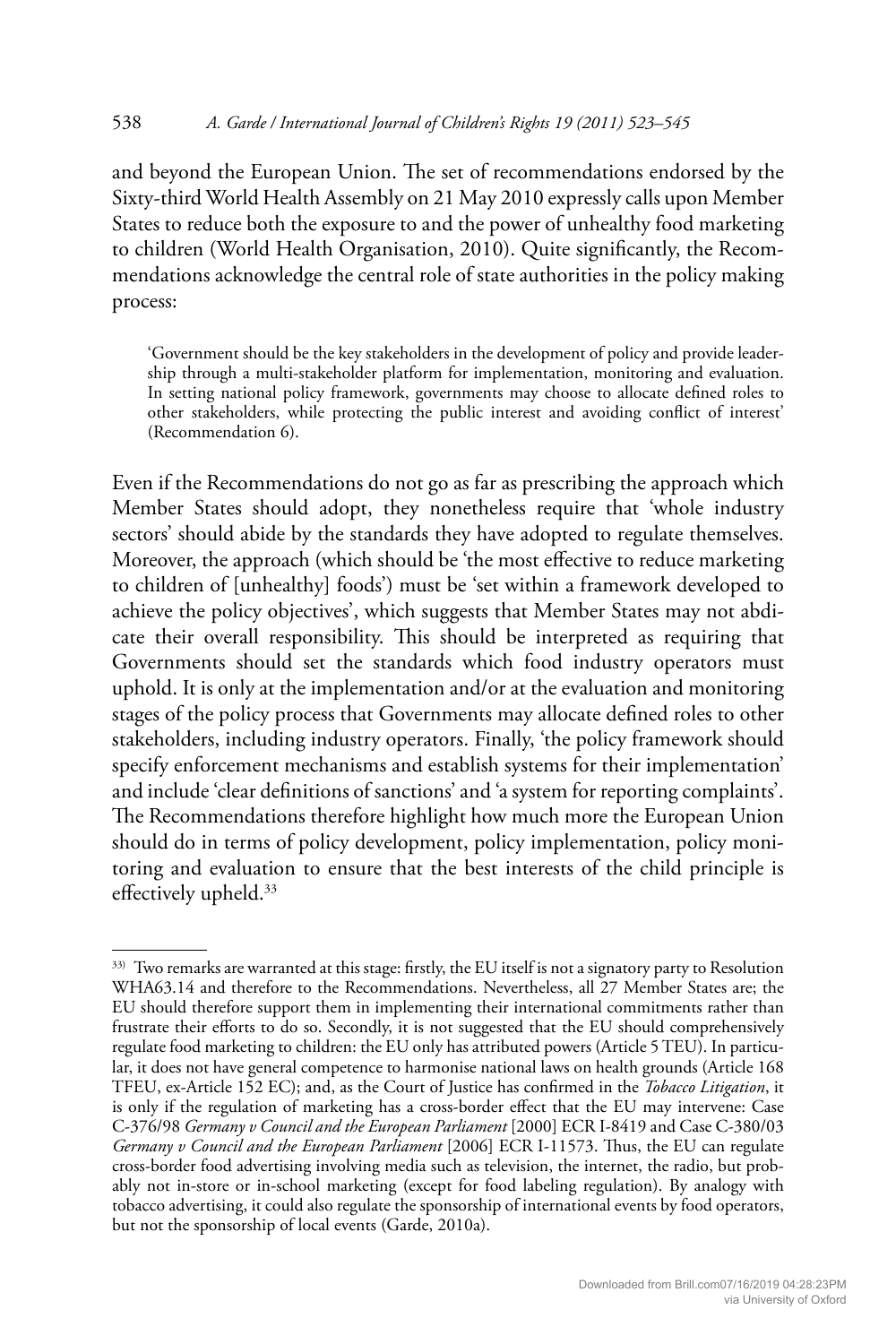## *Stricter national standards*

 As the AVMS Directive is a measure of minimum harmonisation (as was the TVWF Directive), Member States are entitled to apply stricter requirements for audiovisual media service providers established on their territories. 34 In particular, the UK has, following an extensive consultation process, adopted measures which go beyond the narrow confines of Article 9(2) of the AVMS Directive and are therefore more likely to reduce the impact of marketing for unhealthy foods on children. These measures, which came into effect on a phased basis from April 2007 to January 2009, include a total ban of unhealthy food advertising in and around all children's television programming and on dedicated children's channels as well as in youth-oriented and adult programmes likely to be of particular appeal to children aged 4 to 15. In addition to general content rules requiring responsible advertising to all children at all times, Ofcom has also introduced new rules on the content of advertisements targeted at primary school children which ban the use of celebrities and characters licensed from third-parties (such as cartoons), promotional claims (such as free gifts) and health or nutrition claims.<sup>35</sup> These restrictions therefore tackle both the exposure of children to unhealthy food marketing and the power of certain marketing techniques on them.

In July 2010, Ofcom published its final report intended to measure the effectiveness of the restrictions which had been introduced. The evaluation exercise noted that exposure to unhealthy food advertising was eliminated during children's airtime (including both children's channels and children's slots on other channels). More generally, it estimated that scheduling restrictions were achieving the objective of reducing significantly the number of unhealthy food advertising impacts (i.e. each occasion when a viewer sees an advert) among children aged 4–15 years: in 2009, compared with 2005 estimates, children saw around 37% less HFSS advertising (i.e. a reduction of 4.4 billion impacts). This meant, in terms of age groups, that younger children (4-9 year olds) saw 52% less (3.1 billion impacts), while older children (10–15 year olds) saw 22% less (1.4 billion impacts) (Ofcom, 2010). These findings suggest that the UK regulatory framework has, to date, dealt much more effectively than the AVMS Directive with the need to reduce the exposure of children to unhealthy food marketing.

<sup>&</sup>lt;sup>34)</sup> Their freedom is nonetheless subject to the limits set by Treaty provisions, and Article 34 TFEU (ex-Article 28 EC) on the free movement of goods and Article 56 TFEU (ex-Article 49 EC) on the free movement of services more specifically. Article 4 of the AVMS Directive indeed provides that 'Member States shall remain free to require media service providers under their jurisdiction to comply with more detailed or stricter rules in the fields coordinated by this Directive provided that such rules are in compliance with Union law'.

<sup>&</sup>lt;sup>35)</sup> Details can be found on Ofcom's website: <www.ofcom.org.uk/consult/condocs/foodads  $_{\rm new/s.}$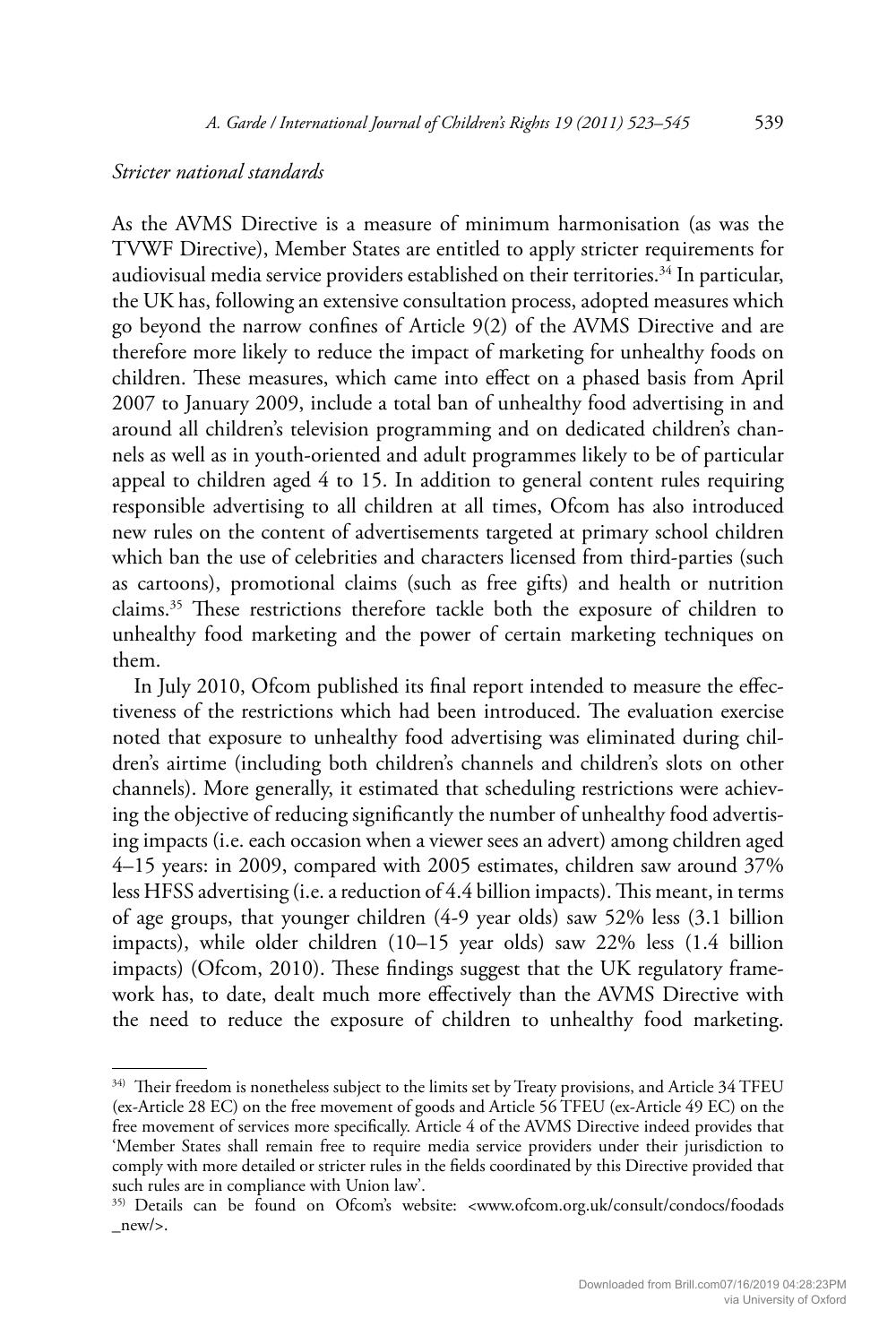Moreover, Ofcom's final review has also established that children saw less advertising featuring licensed characters (-84%), brand equity characters (-56%), other characters (-2%) and promotions (-41%). As a result, children are exposed to significantly less unhealthy food advertising using techniques considered to be of particular appeal to children, even though such techniques continue to be used during adult airtime, as well as during children's airtime to promote healthy food (Ofcom, 2010). This confirms that the UK regulatory framework has also attempted to address the power of marketing techniques, the second component of the impact of marketing on children. Nevertheless, Ofcom has also found that advertisers have significantly increased the amount of unhealthy food advertising and sponsorship in periods outside children's airtime, at times when significant numbers of children may be watching (Ofcom, 2010). These figures show that children were still seeing two thirds of the advertising of unhealthy foods, thus confirming the shortcomings of limiting the ban on unhealthy food advertising to children's programmes only.<sup>36</sup> This example illustrates how much careful reflection will have to be carried out by Governments when implementing the WHO Recommendations: the best interests of the child principle indeed mandates that the notion of 'marketing to children' should be defined sufficiently broadly.

The freedom which EU Member States have under the AVMS Directive to impose more stringent requirements is nonetheless strictly circumscribed, as it is conditional not only on their compliance with Union law,<sup>37</sup> but also on their compliance with the State of establishment principle which obliges them to ensure freedom of reception without restricting the retransmission on their territory of audiovisual media services from other Member States for reasons which fall within the fields coordinated by the AVMS Directive.<sup>38</sup> The *De Agostini* judgment of the Court of Justice provides a good illustration of how the transmitting State principle and the principle of minimum harmonisation interact with each other. 39 In this case, Article 11 of the Swedish Broadcasting Act, which bans

<sup>&</sup>lt;sup>36)</sup> 'Despite an increase in the volume of HFSS advertising aired throughout the day, children's exposure to HFSS advertising fell in all day parts before 9pm and by 25% between the peak hours of 18:00-21:00. These reductions were driven by the decline in impacts during children's airtime'.

 <sup>37)</sup> In matters of public health and lifestyle choices, it is likely that the Court of Justice would be reluctant, in the absence of EU harmonising measures, to curtail too drastically the discretion of national authorities to adopt measures supporting their obesity prevention strategies, subject to the principle of proportionality (Garde, 2010b). For an analogy with the regulation of alcohol advertising, see Case C-405/98 *Gourmet International Products* [2001] ECR I-1795) and Case C-429/02 *Bacardi France* [2004] ECR I-6613, where the Court of Justice refused to hold near total bans on alcohol advertising in breach of the principle of proportionality.

<sup>&</sup>lt;sup>38)</sup> Article 3(1). Article 2(1) however requires that 'each Member State shall ensure that all audiovisual media services transmitted by media service providers under its jurisdiction comply with the rules of the system of law applicable to audiovisual media services intended for the public in that Member State'. The State of establishment principle has also been referred to as the transmitting State principle or the country of origin principle.

 <sup>39)</sup> Case C-34/95 *De Agostini* [1997] ECR I-3843.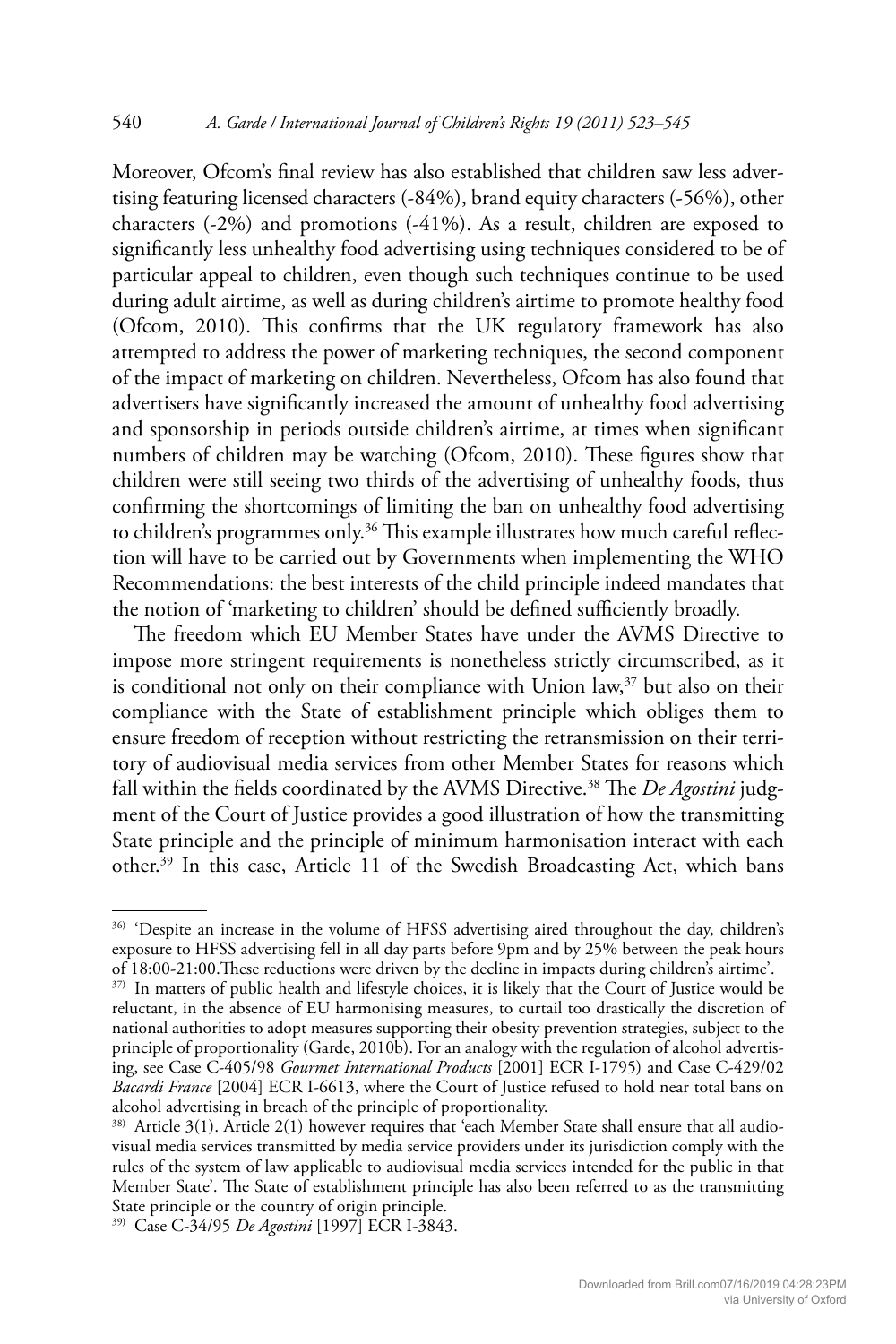television advertising to children of less than 12 years old, was challenged as contrary to the provisions of the TVWF Directive. Court of Justice held that the transmitting State principle only allowed Sweden to enforce its ban on children advertising on broadcasts emanating from its own territory,<sup>40</sup> but not on television broadcasts transmitted from the UK. The scope of this judgment should now be extended, following the adoption of the AVMS Directive, to all other audiovisual media services falling within its scope, including the Internet and video-on-demand services. One may therefore conclude that the combination of the transmitting State principle with the principle of minimum harmonisation strictly limits, without however negating, the freedom of Member States to implement coherent strategies aimed at curbing childhood obesity levels on their territories. As the Recommendations state, it is extremely important that Member States collaborate on the regulation of cross-border marketing (World Health Organisation, 2010). Nevertheless, cross-border marketing may only be dealt with satisfactorily if competent authorities take a high level of public health protection as a basis for action.<sup>41</sup>

 One may hope that the review of the AVMS Directive which is due to take place at the end of the year 2011 will acknowledge the shortcomings of its provisions on marketing to children. The best interests of the child require a much stronger commitment of EU institutions, in light of existing evidence, that marketing negatively impacts on children's consumption choices, health and development. This will require, in turn, a more refined approach than has been adopted so far, distinguishing different groups of children depending on their different needs, thus acknowledging that children are not a homogenous group.

## **Concluding remarks: Towards the Effective Mainstreaming of Children's Rights in EU Internal Market and Consumer Policy?**

 As the Committee on the Rights of the Child has clearly stated, rhetorical statements that children's rights should be upheld cannot suffice. The means must be in place to ensure that they are effectively upheld:

 'Ensuring that the best interests of the child are a primary consideration in all actions concerning children (Article 3(1)), and that all the provisions of the UNCRC are respected in legislation and policy development and delivery at all levels of government demands a continuous process of child impact assessment (predicting the impact of any proposed law, policy or budgetary allocation which affects children and the enjoyment of their rights) and child

<sup>&</sup>lt;sup>40)</sup> This freedom is subject to Sweden's compliance with the general Treaty provisions on the free movement of goods and services (respectively Articles 34 and 56 TFEU (ex-Articles 28 and 49 EC). <sup>41)</sup> In the EU, the obligation to mainstream public health into all EU policies is mandated by Articles 114(3) and 168(1) TFEU (ex-Articles 95(3) and 152(1) EC).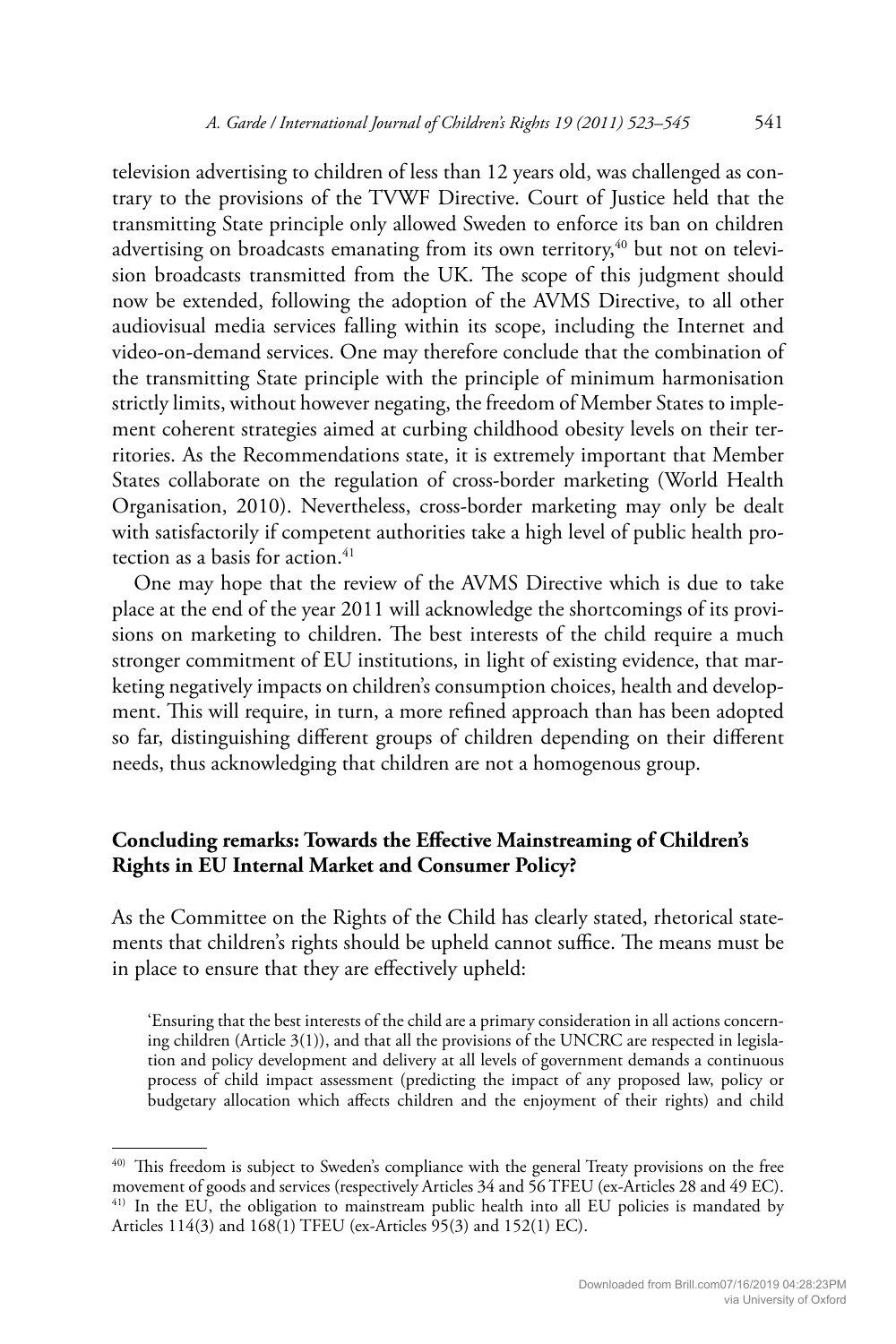impact evaluation (evaluating the actual impact of implementation). This process needs to be built into government at all levels and as early as possible in the development of policy' (Committee on the Rights of the Child, 2003, para 45).

 To assist the development of evidence-based policies, the EU should rely more systematically on child impact assessment, particularly when the EU intervenes in a policy area through legislative means, thus restricting the freedom of Member States unilaterally to adopt more protective standards at national level. Monitoring and evaluating the effectiveness of policies *ex post* is a valuable, even an essential, exercise. Nevertheless, anticipating the consequences of policies *ex ante* on the basis of solid integrated child impact assessments will ensure that proposals are sustainable and will therefore increase their chances of success at a much earlier stage.

 In the EU, all major policy initiatives with a potential economic, social and/or environmental impact require an integrated impact assessment. This applies in particular to most legislation (proposed directives or regulations) and to White Papers, action plans, expenditure programmes and negotiating guidelines for international agreements.<sup>42</sup> The Commission has published a series of impact assessment guidelines which are intended to give general guidance to the Commission services for assessing potential impacts of different policy options.<sup>43</sup> Unfortunately, children's rights are not singled out: they fall within the three broad categories of economic, social and environmental impact. There is therefore a risk that a proposal with a broad range of impacts fails to consider potential impacts of a policy on children.<sup>44</sup> The constitutional obligation of EU institutions to uphold the best interests of the child as a primary consideration in all policy areas supports the argument that children's rights should be more clearly singled out.<sup>45</sup> Moreover, it is necessary to ensure that child impact assessments are used to inform policy decisions, rather than to justify a preferred policy option determined independently from the impact assessment process.<sup>46</sup> This is all the more important if policy is to rely on evidence rather than assumptions. A rigorous, objective child impact assessment is likely to contribute to the acceptance, in the longer term, by commercial operators, of the detrimental effects their practices

45) See Article 3 TEU and Article 24 of the EU Charter on Fundamental Rights.

 $42)$  The Commission has completed over  $400$  impact assessments since 2002 when the impact assessment system was put in place. In 2008 alone, 135 were carried out: <ec.europa.eu/ governance/impact/ia\_carried\_out/ia\_carried\_out\_en.htm>.

 <sup>43) &</sup>lt;ec.europa.eu/governance/impact/commission\_guidelines/commission\_guidelines\_en.htm>.

 <sup>44)</sup> One could draw an analogy with the EU's obligation to mainstream public health concerns into all EU policies, as laid down in Article 168 TFEU (ex-Article 152 EC). A study conducted by the National Heart Forum found that in 2005 and 2006, 73 out of the 137 impact assessments carried out by the Commission did not mention the word 'health' (Salay and Lincoln, 2008, 13).

 <sup>46)</sup> Information Note from the President to the Commission, 'Better Regulation and Enhanced Impact Assessment', 28 June 2007, SEC(2007) 926.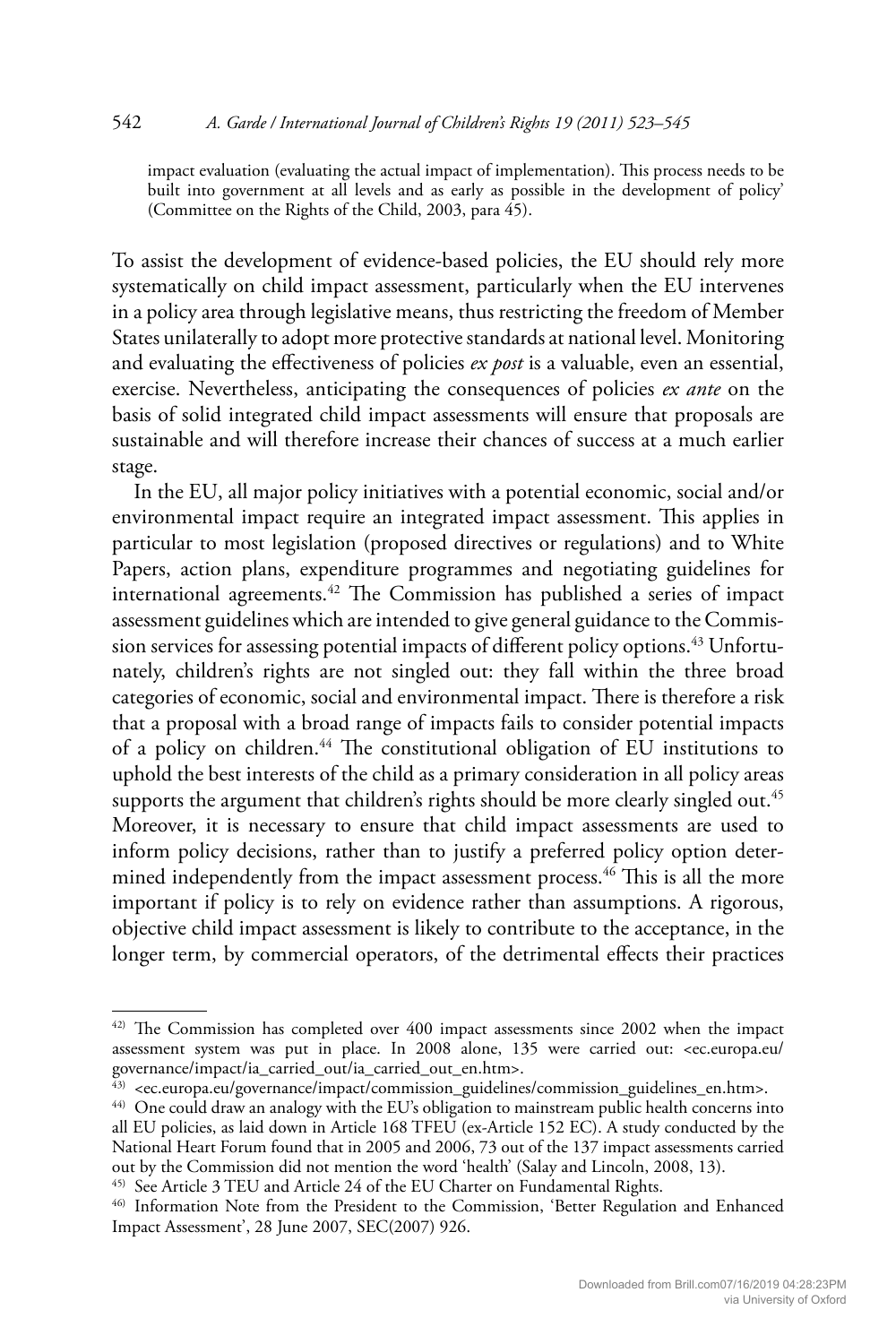may have on children and the need to curb such practices to effectively uphold the best interests of the child as a primary consideration in all EU policies, including the core area of internal market policy (Garde, 2010b).

 Apart from systematic child impact assessments and child impact evaluation, a stronger involvement of children's rights advocates is also required in the legislative process, at the consultation, drafting and evaluation stages of policies. The mainstreaming of children's rights puts the onus on children's rights organisations to step outside their comfort zone and acquire the necessary expertise to influence the agenda in the interrelated fields of internal market and consumer policy, which they have not traditionally recognised as priority items in their work. They need to contribute to (if not prompt) the debate as to where the best interests of the child lie in all the policy areas falling within the scope of the powers conferred upon the EU by the Treaties to ensure that children are adequately protected from all forms of commercial exploitation.

The Commission's most recent Communication on the Rights of the Child confirms that the EU internal market and consumer policies are not regarded as important to the EU children's rights strategy, notwithstanding their fundamental role in the EU legal order (European Commission, 2011). EU institutions, Member States, civil society and other stakeholders should all bear in mind that no policy is child neutral (De Vylder, 2004), and that the extended powers granted to the EU in internal market and consumer policies reinforce the importance of mainstreaming children's rights and upholding the best interests of the child as a primary consideration in these areas of EU action. It is indeed high time 'to move up a gear on the rights of the child and to transform policy objectives into action' (European Commission, 2011: 3). As the Commission has underlined, 'the rights of the child, guaranteed by Article 24 of the EU Charter on Fundamental Rights, are one of the fundamental rights mentioned explicitly in the Commission's Strategy. It is thus included in the "fundamental rights checks" which the Commission applies to relevant draft EU legislation' (European Commission, 2011: 4). The practical significance of this statement will turn upon the definition given of the phrase 'relevant draft EU legislation'. The broader the understanding, the more likely the Commission can live up to the promises it made in 2006 of mainstreaming children's rights in all EU internal and external policies.

## **References**

Bakardjieva-Engelbrekt, A., *EU Marketing Practices Law in the Nordic Countries: Consequences of a Directive on Unfair Business-to-Consumer Commercial Practices* (Helsinki: The Nordic Council of Ministers Committee on Consumer Affairs, 2005).

Buckingham, D., *The Impact of the Commercial World on Children's Wellbeing* (Department for Children, School and Families and Department for Culture, Media and Sport, 2009).

Committee on the Rights of the Child, *General Comments N. 5* (2003), CRC/GC/2003/5.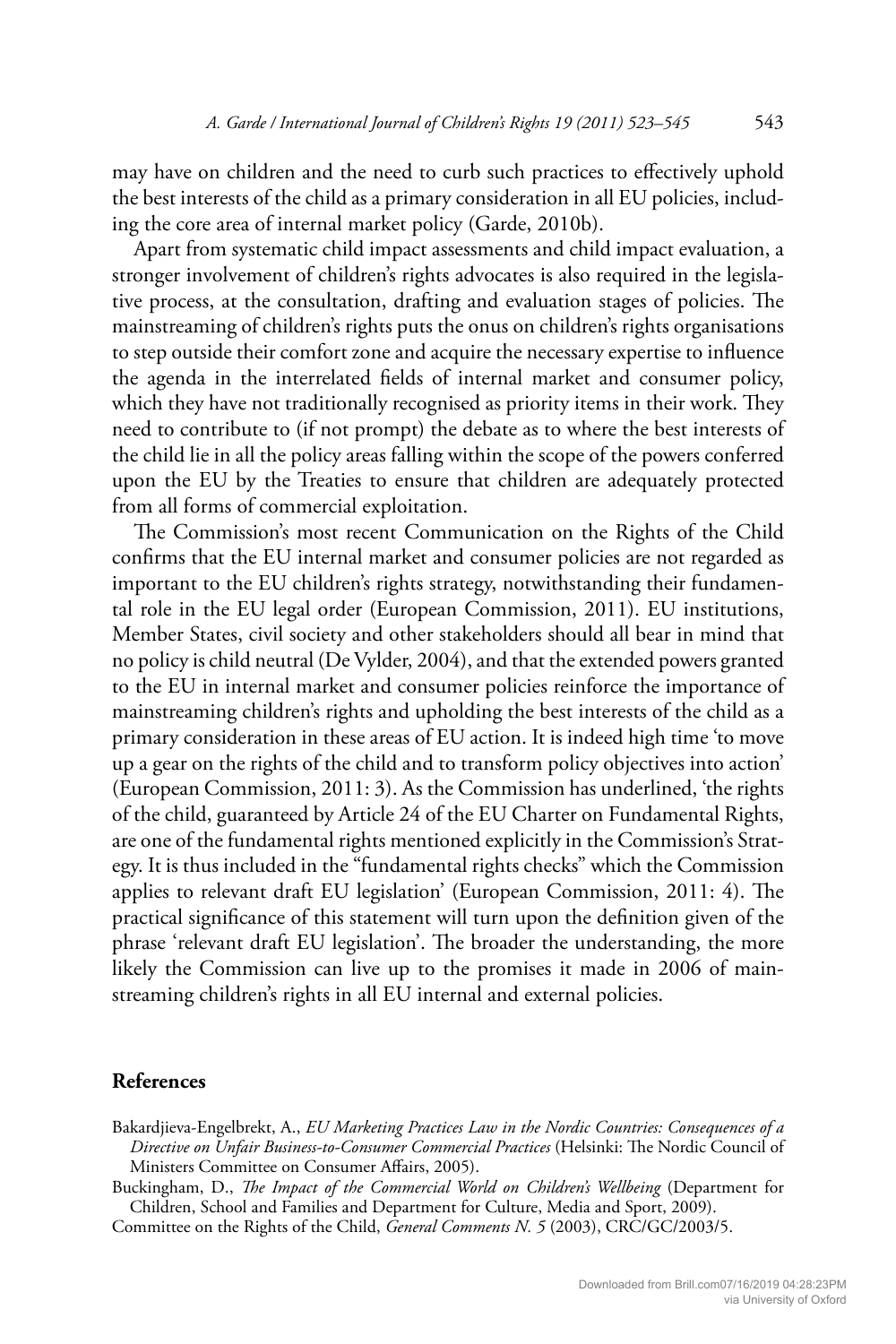- Cutler, D., Glaeser, E. & Shapiro, J., 'Why have Americans become more obese?' *Journal of Economic Perspectives* 17 (2003): 93.
- De Vylder, S., Macroeconomic issues and the rights of the child'. In *Understanding Children's Rights: Collected Papers Presented at the Seventh International Interdisciplinary Course on Children's Rights*. ed. A. Weyts (Ghent: Children's Rights Centre, University of Ghent, 2004) 431.
- European Commission (2006). *Communication Towards an EU Strategy on the Rights of the Child* COM(2006) 367 final.
- European Commission ( 2007a ). *Communication on the EU Consumer Policy Strategy for 2007–2013 Empowering Consumers, Enhancing Their Welfare, Effectively Protecting Them COM*(2007) 99 final.
- European Commission (2007b). *White Paper A Strategy for Europe on Nutrition, Overweight and Obesity Related Health Issues* COM(2007) 279 final.
- European Commission, *Implementation Progress Report of the Strategy for Europe on Nutrition*, *Overweight and Obesity Related Health Issues* ( 2010 ), < ec.europa.eu/health/nutrition\_physical activity/policy/implementation\_report\_en.htm>.
- European Commission ( 2011 ). *Communication An EU Agenda for the Rights of the Child* COM(2011) 60 final.
- European Parliament, Council and European Commission, *Inter Institutional Agreement on Better* Law Making, OJ 2003 C 321/1.
- Garde, A., *EU Law and Obesity Prevention* (Leiden: Kluwer Law International, 2010a).
- Garde, A., 'Freedom of commercial expression and public health protection in Europe'. In *Cambridge Yearbook of European Legal Studies 2009–2010* ( 12 ). eds. C. Barnard & O. Odudu  $(2010b) 225.$
- Garde, A. & Haravon, M., 'Unfair commercial practices: Towards a comprehensive European consumer policy?' *European Journal of Consumer Policy* 6 (2006): 116.
- Harris, J., Schwartz, M. & Brownell, K., 'Marketing foods to children and adolescents: Licensed characters and other promotions on packaged foods in the supermarket' , *Public Health Nutrition* 13 (2009): 409.
- Hastings, G. et al., *Review of Research on the Effects of Food Promotion to Children* (Glasgow: University of Strathclyde, 2003), <www.food.gov.uk/multimedia/pdfs/foodpromotiontochildren1. pdf>.
- Hastings, G. et al., *The Extent, Nature and Effects of Food Promotion to Children: A Review of the Evidence to December 2008* (Geneva: World Health Organisation, 2009), <www.who.int/ dietphysicalactivity/Evidence\_Update\_2009.pdf> .
- Hauner, H., 'Transfer into adulthood'. In Obesity in Childhood and Adolescence: Pediatrics and Adolescent Medicine, Vol. IX. eds. W. Kiess, C. Marcus & M. Wabtish (S. Karger AG, 2004).
- Hawkes, C., 'Self-Regulation of food advertising: What it can, could and cannot do to discourage unhealthy eating habits among children', *British Nutrition Foundation Bulletin* (2005): 374.
- Howells, G., Micklitz, H. & Wilhelmsson, T., *European Fair Trading Law: The Unfair Commercial* Practices Directive (Farnham: Ashgate, 2006).
- IOTF and Consumer International , Recommendations for an International Code on Marketing of Foods and Non-Alcoholic Beverages to Children, March 2008, <www.iotf.org/documents/ ConsumersInternationalMarketingCode.pdf>.
- Linn , S. , *Consuming Kids: Protecting Our Children from the Onslaught of Marketing and Advertising* (New York: Anchor, 2005).
- Linn, S., *The Case for Make Believe: Saving Play in a Commercialized World* (New York: The New Press, 2008).
- Ludwig, D. & Nestle, M., 'Can the food industry play a constructive role in the obesity epidemic?' *Journal of American Medical Association* 300 ( 2008 ): 1808 .
- McGinnis , J. , Gootman , J. & Kraak , V. , *Food Marketing to Children and Youth: Th reat or Opportunity?* (Washington: Institute of Medicine, 2006).
- Micklitz, H., Reich, N. & Rott, P., *Understanding EU Consumer Law* (Antwerp: Intersentia, 2008) 61.
- Ofcom, HFSS Advertising Restrictions (London: Ofcom, Final Review, 2010), <stakeholders.ofcom .org.uk/binaries/research/tv-research/hfss-review-final.pdf>.